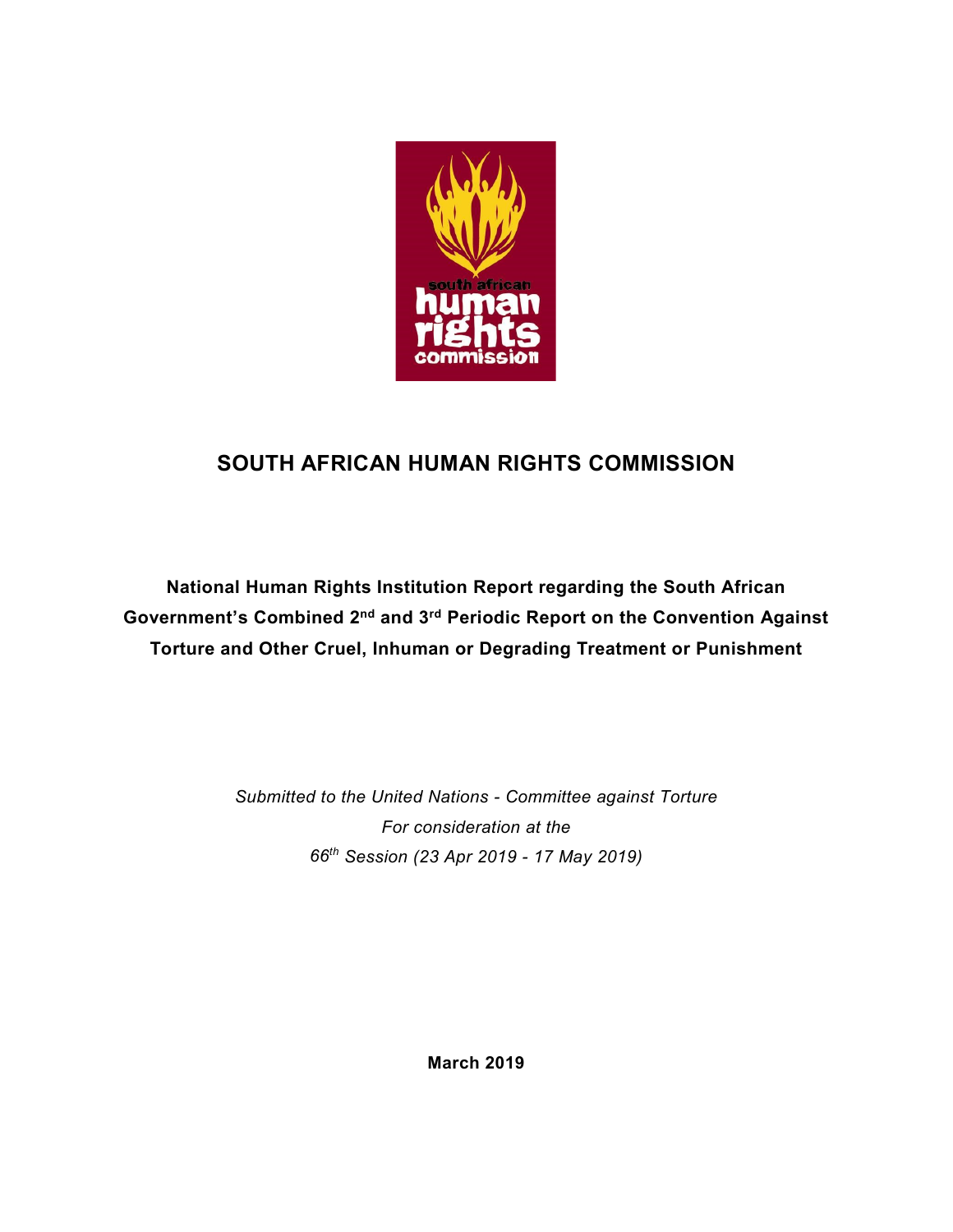# **Contents**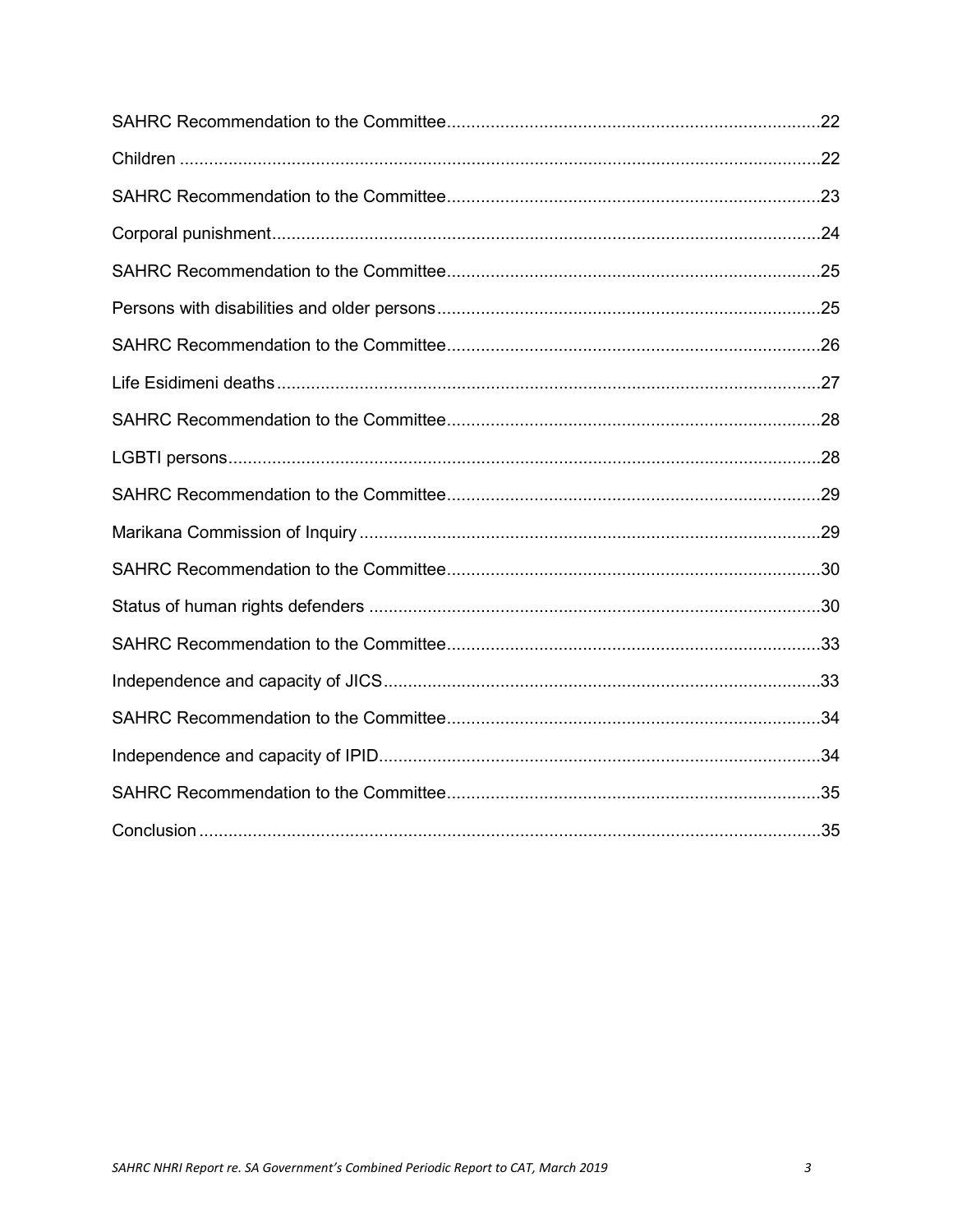## <span id="page-3-0"></span>**Introduction**

- 1. The South African Human Rights Commission (SAHRC / Commission) welcomes the South African government's combined second and third periodic report (State report) to the Committee Against Torture (Committee) in respect of the country's obligations under the United Nations Convention Against Torture and Other Cruel, Inhuman or Degrading Treatment or Punishment (Convention).
- 2. Albeit overdue, the SAHRC acknowledges the State report and appreciates the opportunity to submit a National Human Rights Institution (NHRI) report to the Committee. Noting the limited time period which the State report addresses, the SAHRC highlights specific recent developments so as to provide the Committee with a comprehensive insight on the application of the Convention in the country. Where applicable, the SAHRC's NHRI report provides recommendations that the Committee may wish to consider during its review of the South African government.
- 3. The SAHRC notes several references in the State report to the work of the institution as well as the request in para 13 of the Committee's List of Issues to provide updated information about the mandate, resources, activities and results of the work of the NHRI. In order to give effect hereto, the SAHRC has compiled its NHRI report in a manner which incorporates the institution's activities, complaints, investigations and research it has undertaken in matters relating to the rights listed under the Convention. For ease of reference, the SAHRC has categorised its NHRI report in thematic clusters and where relevant, cross-referenced to the applicable sections of the State report.

#### <span id="page-3-1"></span>**South Africa's National Human Rights Institution**

- 4. The SAHRC is mandated by Section 184 of the Constitution of the Republic of South Africa, 1996 ('the Constitution') to:
	- (a) Promote respect for human rights and a culture of human rights;

(b) Promote the protection, development and attainment of human rights; and

(c) Monitor and assess the observance of human rights in the Republic.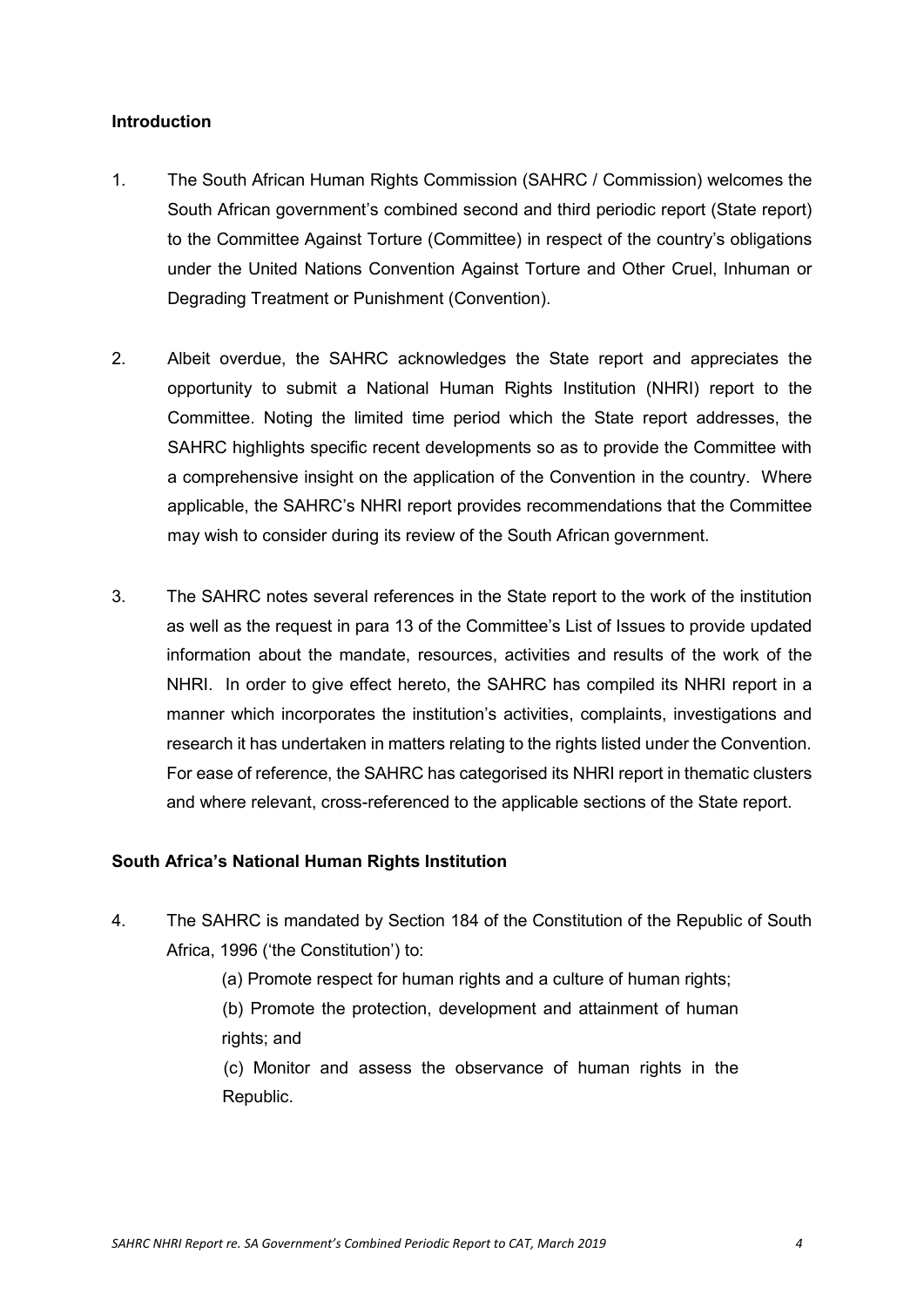- 5. Section [1](#page-4-0)3(1)(b)(vi) of the South African Human Rights Commission Act<sup>1</sup> (SAHRC Act), specifically mandates the SAHRC to monitor the implementation of, and compliance with, international and regional human rights instruments.
- 6. The SAHRC is additionally guided by the Paris Principles adopted by the United Nations General Assembly in 1993<sup>[2](#page-4-1)</sup> and been designated as an 'A' status NHRI.
- 7. As referenced in para 38 of the State report, in terms of Section 11 of the SAHRC Act, the institution may establish advisory bodies comprised of human rights experts and practitioners emanating from diverse disciplinary and institutional backgrounds. In this regard, the SAHRC has established a Section 11 Committee to advise broadly on matters related to law enforcement and the prevention of torture. The Section 11 Committee convenes regularly and advises the Commission on, *inter alia*, i) the sectorial developments on law enforcement and the prevention of torture; ii) the strategic and impactful interventions to address policy gaps in respect of law enforcement and the prevention of torture; iii) the interventions that address systemic challenges in law enforcement and the prevention and reporting of torture; iv) matters related to international and regional human rights treaties that advance efforts in law enforcement and the prevention of torture; and v) any other matter related to law enforcement and the prevention of torture on which the Commission seeks expert opinion. The SAHRC specifically highlights that it hosts a strong, reputable network of Section 11 members who comprise of, academics, experts and key civil society actors who are well-established stakeholders in the country's the torture prevention / criminal justice sector.
- 8. In furtherance of its promotion and protection mandate, the SAHRC points out that it has signed Memoranda of Understanding (MOU) with, i) the South African Police Service (SAPS); ii) the Independent Police Investigative Directorate (IPID); and iii) the Military Ombudsman of South Africa, respectively The purpose of these MOUs is to contribute toward the prevention of any form of cruel, degrading or inhuman treatment by State officials through monitoring, training and advocacy, and ultimately embedding a culture of human rights within the country.

**<sup>.</sup>** <sup>1</sup> Act 40 of 2013.

<span id="page-4-1"></span><span id="page-4-0"></span><sup>2</sup> UN General Assembly Resolution 48/134 on National Institutions for the Promotion and Protection of Human rights (1993).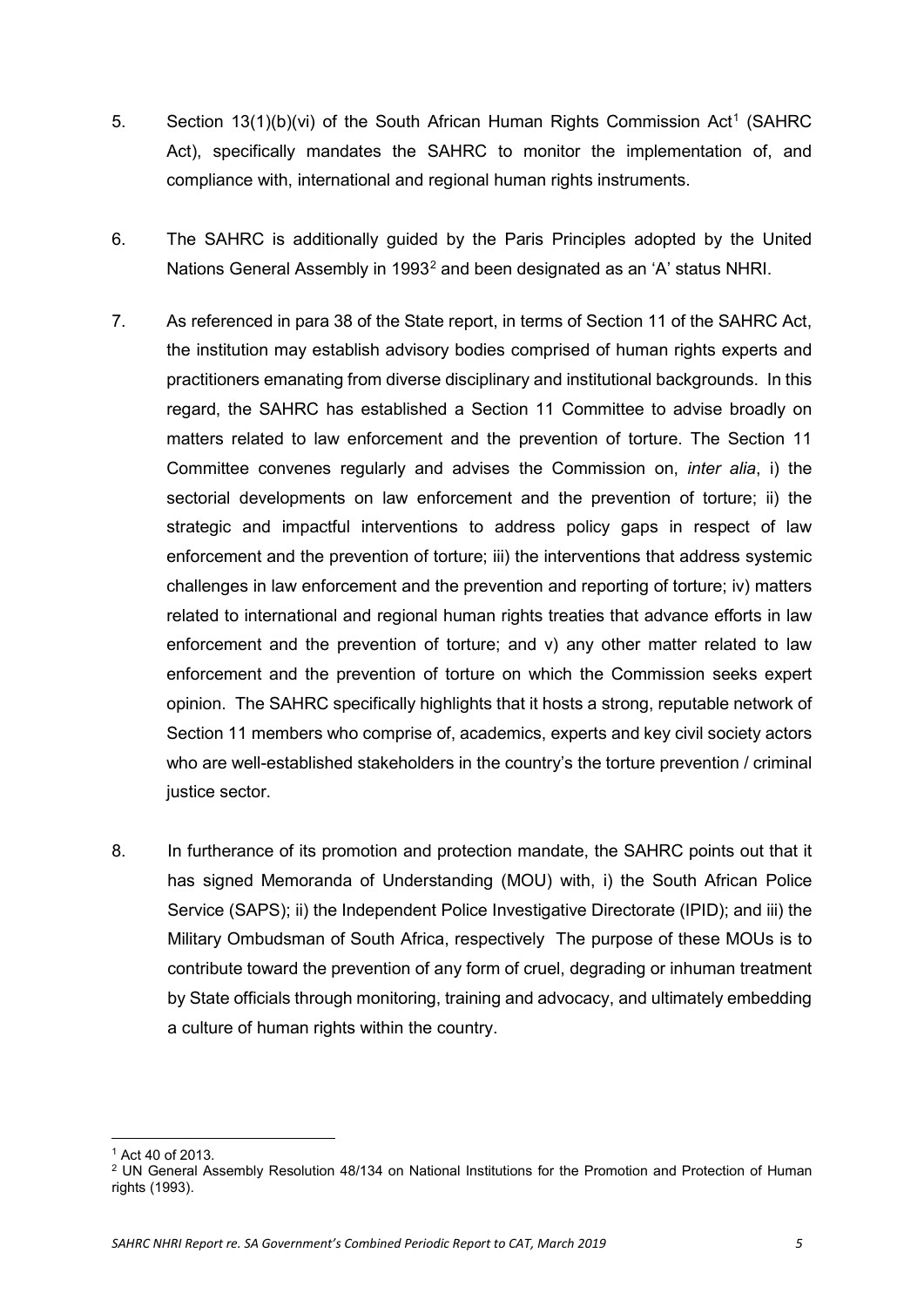9. In terms of its capacity, the SAHRC's has eight Commissioners (six full-time, two parttime) who provide strategic direction to the Commission through annual strategic planning, exercising good corporate governance, and providing leadership and guidance on the professional work of the Commission. The performance of the SAHRC is monitored by the Commissioners together with the Chief Executive Officer. At the end of the 2017/18 financial year, the Commission's total staff complement included 211 permanent staff members and 12 contractors. Thus, a total of 223 persons serving approximately 57.5 million people<sup>[3](#page-5-2)</sup> over a land mass of 1, 22 million  $km^2$ . This is approximately one Commission staff member to every quarter of a million people. The Commission's budget for the same financial year was ZAR 183 million (approximately EUR 11, 2 million), which was subsequently reduced for the 2018/19 financial year to ZAR 178 million (EUR 10, 9 million). For the 2019/20 financial year, the SAHRC's budget was increased to ZAR 189 million (EUR 11,6 million) with a ring-fenced allocation for the anticipated establishment of the National Preventive Mechanism (NPM) once the State ratifies the Optional Protocol to the Convention Against Torture and other cruel inhuman and degrading treatment or punishment (OPCAT). The SAHRC specifically highlights this to the Committee in order to contextualise the magnitude of the institution's mandate in comparison to its limited financial and human resources.

#### <span id="page-5-0"></span>10. **SAHRC Recommendation to the Committee**

<span id="page-5-1"></span>a) The South African government should allocate appropriate financial resources to enable the SAHRC to fully execute its mandate effectively.

## **Developments on the Optional Protocol to the UNCAT**

11. The OPCAT was adopted by the UN General Assembly on 18 December 2002 and entered into force on 22 June 2006. South Africa signed the OPCAT on 20 September 2006 and has pledged to ratify it since 2007. $4$  This was reiterated during South Africa's Universal Periodic Review (UPR) cycles where the government reaffirmed its intent to

**.** 

<span id="page-5-2"></span><sup>3</sup> <http://www.worldometers.info/world-population/south-africa-population/>

<span id="page-5-3"></span><sup>4</sup> *Note verbale* dated 26 April 2007 from the Permanent Mission of South Africa to the United Nations addressed to the President of the General Assembly.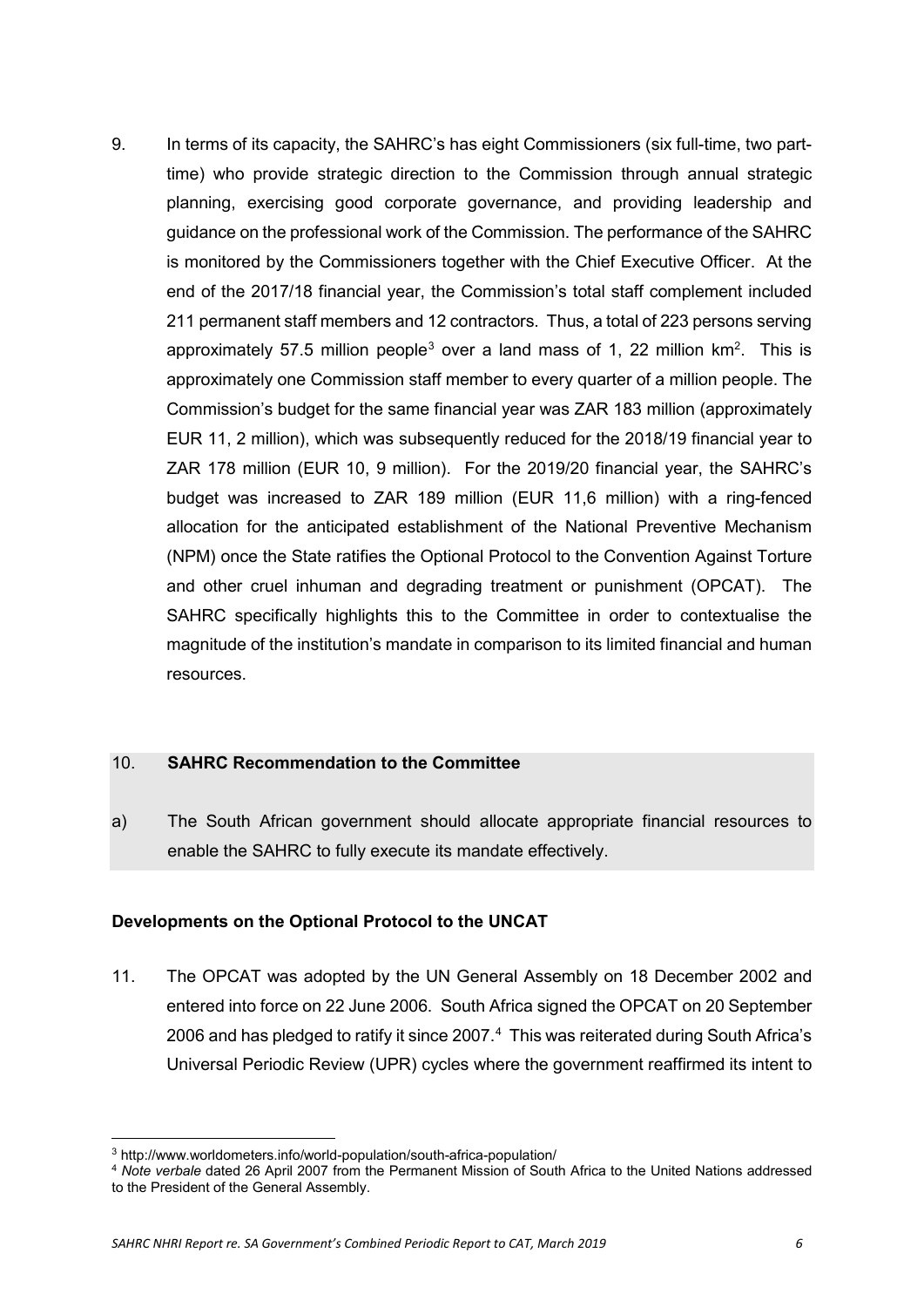ratify the OPCAT but indicated that consensus was required on the structure of its National Preventive Mechanism (NPM) before formal ratification.

- 12. Notwithstanding the delay, the SAHRC brings to the Committee's attention that there has been positive developments and willingness on the part of the State to designate an NPM to monitor places where persons are deprived of their liberty.
- 13. After more than a decade of national discussions,<sup>[5](#page-6-0)</sup> there is new momentum for the OPCAT ratification by the South Africa government. Since 2016, the Department of Justice and Constitutional Development (DoJCD) - tasked with leading consultations with relevant stakeholders and preparing all documentation in view of OPCAT ratification - resumed consultations regarding the possible structure of the South African NPM. The DoJCD engaged in discussions with the SAHRC, the Judicial Inspectorate for Correctional Services (JICS) and the Independent Police Investigative Directorate (IPID) regarding their potential role in such the monitoring mechanism, including the financial implications associated therewith.
- 14. Following robust engagement, consultation and comparative jurisdictional analysis, the preferred model proposed for South Africa is a multiple-body NPM, with the SAHRC playing a lead functional and coordinating role. The SAHRC intends to work with several statutory bodies such as the JICS, IPID, Military Ombudsman, and the Health Ombudsman and will strongly advocate that these bodies meet the requisite independence standards as set out by the OPCAT.
- 15. By way of update, the SAHRC is pleased to inform the Committee about the South African Cabinet decision on 28 February 2019, to refer the OPCAT to Parliament<sup>[6](#page-6-1)</sup> for ratification in accordance with section 231 (2) of the Constitution.<sup>[7](#page-6-2)</sup>

<span id="page-6-0"></span>**<sup>.</sup>** <sup>5</sup> In 2006, an ad hoc committee, the "Section 5 Committee", (now Section 11) was established within the SAHRC to promote the OPCAT ratification and implementation. In 2008, the Centre for the Study of Violence and Reconciliation (CSVR) also published a review of national existing mechanisms for torture prevention and investigation, whose findings and recommendations were debated among national and international actors. Several workshops were also held over the years, involving the SAHRC, national and international non-governmental organisations (NGOs) and various government departments, such as the Department of Justice and Constitutional Development (DoJCD), the Department of International Relations and Cooperation (DIRCO), the Department of Home Affairs (DHA), the Department of Police and the Department of Correctional Services (DCS).

<span id="page-6-1"></span><sup>&</sup>lt;sup>6</sup> See Statement on the Cabinet Meeting of 27 February 2019 https://www.gcis.gov.za/newsroom/media-<br>releases/statement-cabinet-meeting-27-february-2019 at para 14.

<span id="page-6-2"></span><sup>&</sup>lt;sup>7</sup> Section 231 (2) of the Constitution states that, "An international agreement binds the Republic only after it has been approved by resolution in both the National Assembly and the National Council of Provinces, unless it is an agreement referred to in subsection (3)".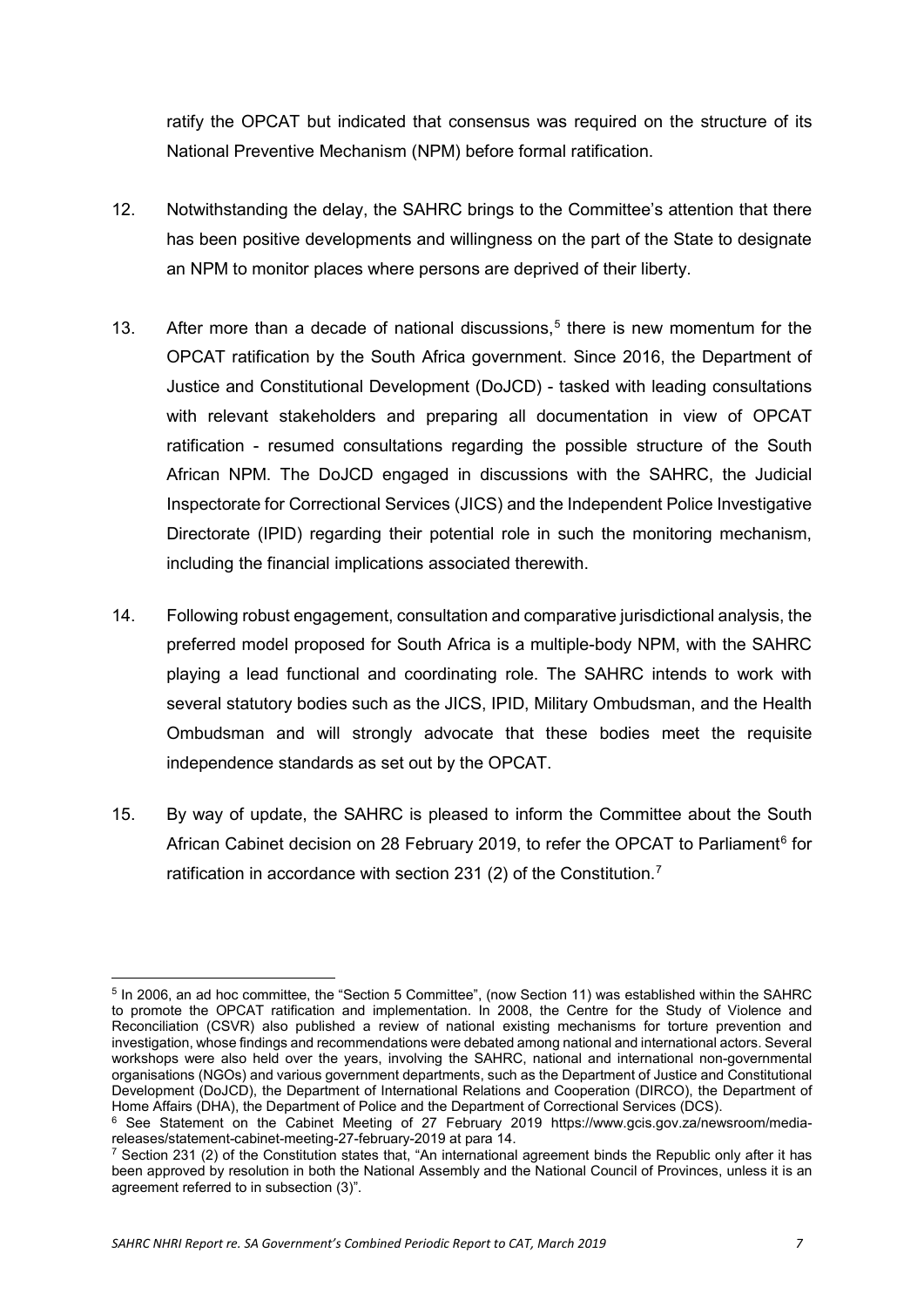- <span id="page-7-0"></span>a) The South African government should expedite the establishment of the NPM and ensure that the SAHRC, as the coordinating body, is adequately resourced to fully execute its mandate.
- b) In order to mitigate against further delays in the establishment of the monitoring mechanism, the State should accelerate the possible legislative amendments to the enabling legislation of the JICS, IPID and other bodies which might form part of the NPM.

## <span id="page-7-2"></span><span id="page-7-1"></span>**General issues relating to the implementation of the Convention**

## **Delays in submitting the State report**

17. The SAHRC notes with concern the delay in the submission of the State report notwithstanding the Commission's several recommendations to the South African government to comply with its international human rights reporting obligations. The SAHRC further expresses concern at the failure of the government to respond to the list of issues which was released by the Committee in 2009 and the timeous submission of its second and third periodic reports. This has subsequently resulted in an eight year delay in the submission of the State report which regrettably only includes information and developments up to 2013. $8$  The absence of recent / updated information in the State report therefore provides an incomplete account of the prevalence of torture and ill-treatment in South Africa.

## <span id="page-7-3"></span>18. **SAHRC Recommendation to the Committee**

a) The South African government should provide reasons as to the delay in the periodic reporting and provide assurances that in future it shall fully adhere to its international human rights reporting obligations.

<span id="page-7-4"></span> $\overline{a}$  $8$  The 2<sup>nd</sup> and 3<sup>rd</sup> state periodic reports were due in December 2009 and December 2013, respectively. The combined report was only submitted to the Committee in September 2017.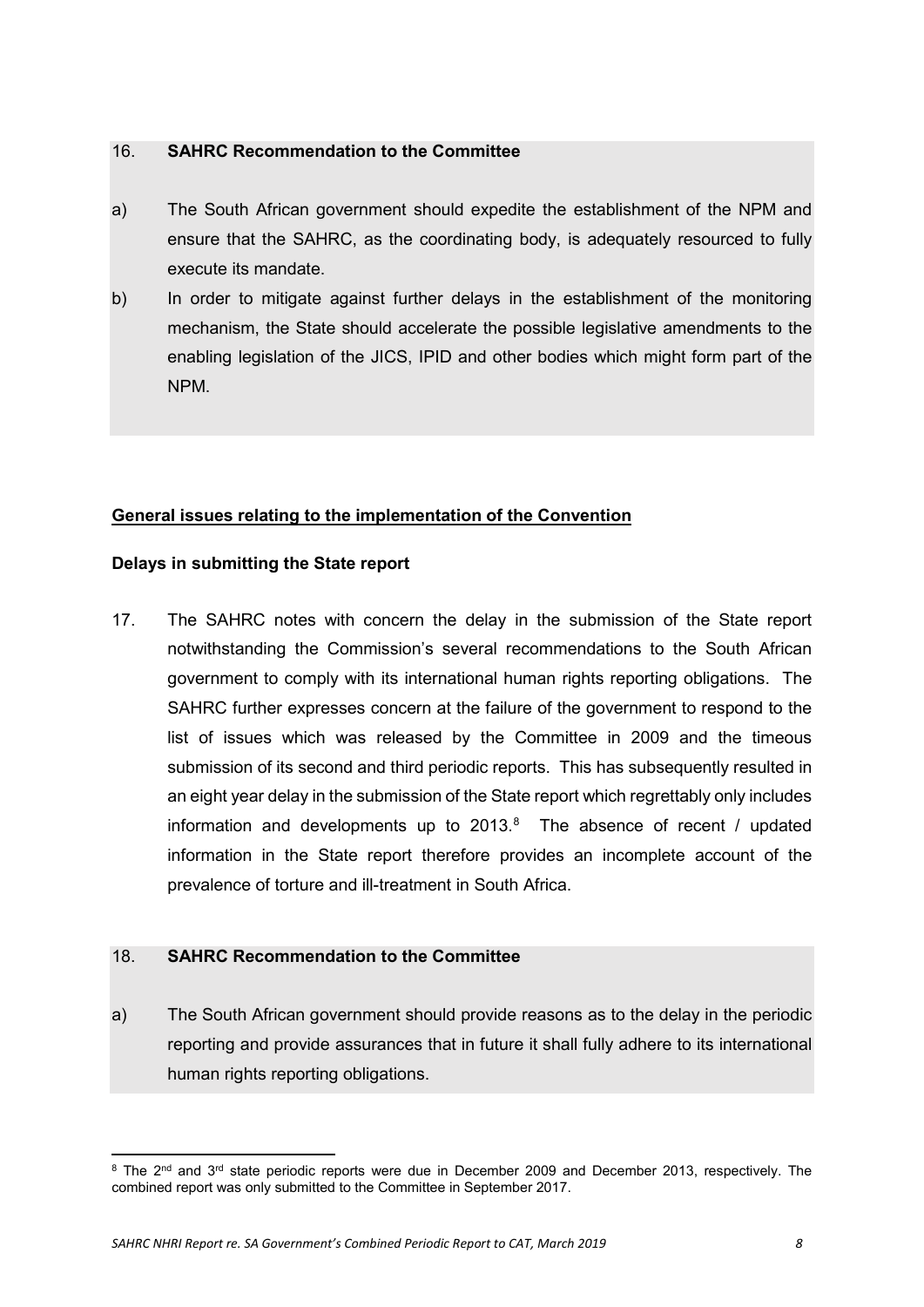## <span id="page-8-0"></span>**Legislative Developments**

- 19. The SAHRC welcomes the adoption of the following pieces of legislation which strengthens the human rights architecture in the country:
	- a) Prevention and Combating of Torture of Persons Act, 13 of 2013;
	- b) Prevention and Combating of Trafficking in Persons Act, 7 of 2013;
	- c) Sexual Offences and Related Matters Amendment Act, 32 of 2007;
	- d) Correctional Services Amendment Act, 25 of 2008 (CSA);
	- e) Independent Police Investigative Directorate Act, 1 of 2011 (IPID Act); and
	- f) Child Justice Act, 75 of 2008.
- 20. Whilst the enactment of aforementioned legislation is welcomed, the SAHRC notes that the State report does not include an adequate, reflective analysis on the extent to which these statutes have been effective in the prevention and combating of torture. More specifically, the State report fails to provide information on the number of matters brought pursuant to the Prevention and Combating of Torture Act, nor does the State provide commentary on the proposed amendments to the IPID Act (despite the concerns regarding its independence).

## <span id="page-8-1"></span>**South Africa's withdrawal from the Rome Statute**

- 21. The SAHRC notes the references in paras 140 to 142 of State report in respect of ratification of the Rome Statute of the International Criminal Court (ICC / Rome Statute) and its domestication through the Implementation of the Rome Statute of the International Criminal Court Act.[9](#page-8-2)
- 22. However, the SAHRC brings to Committee's attention that in October 2016, the South African government announced its withdrawal from the Rome Statute and the subsequent repeal of the domestic enacting legislation. [10](#page-8-3) This action received considerable backlash from the general public, civil society organisations as well as political parties who challenged the government's decision before the North Gauteng High Court. Subsequently, in February 2017, in the matter of *Democratic Alliance v*  Minister of International Relations and Cooperation and Others,<sup>[11](#page-8-4)</sup> the High Court declared that the decision by the National Executive to deliver a notice of withdrawal

**.** 

<span id="page-8-3"></span><span id="page-8-2"></span><sup>9</sup> 27 of 2002.

<sup>10</sup> <https://www.sanews.gov.za/south-africa/sa-formally-withdrawing-icc>

<span id="page-8-4"></span><sup>11</sup> (83145/2016) [2017] ZAGPPHC 53; 2017 (3) SA 212 (GP).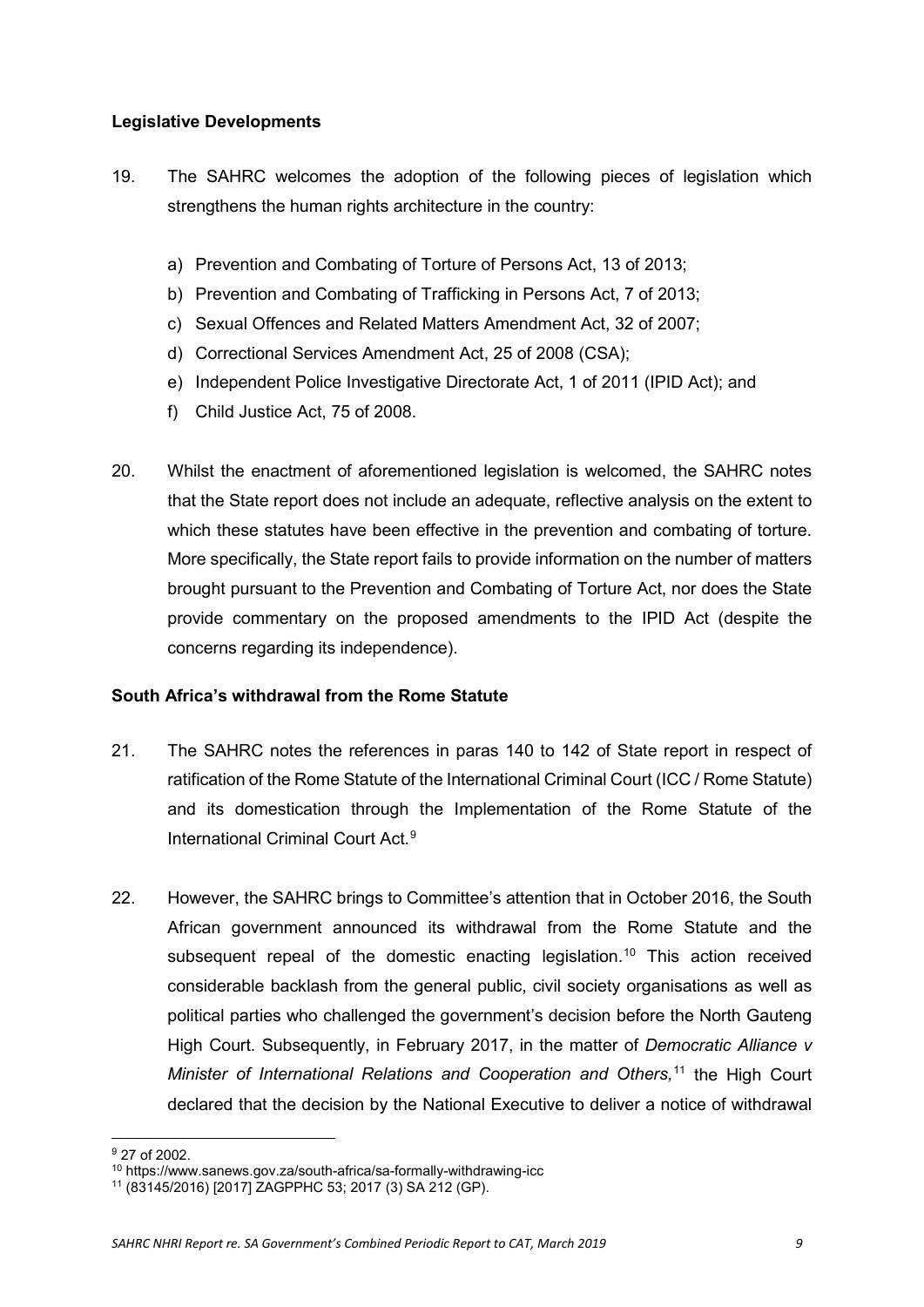from the Rome Statute, without prior parliamentary approval, was unconstitutional and invalid.<sup>[12](#page-9-1)</sup> In addition, in July 2017, the pre-trial chamber of the ICC held that South Africa violated its international legal obligations under the Rome Statute when it failed to arrest Sudanese President Omar Al-Bashir when he was on South African territory in June 2015.[13](#page-9-2) Despite these developments, in December 2017, the South African government participated in the 16<sup>th</sup> session of the Assembly of States Parties (ASP) of the International Criminal Court (ICC), where the Minister of Justice and Correctional Services re-affirmed the government's position to withdraw from the Rome Statute.<sup>[14](#page-9-3)</sup> The Minister opined that ''South Africa's continued membership to the Rome Statute, as it is currently interpreted and applied, carries with it the potential risk of undermining its ability to carry out its peace-making mission efforts in Africa, and elsewhere''. [15](#page-9-4) The Minister further confirmed that government's notice of withdrawal from the Rome Statute would be presented to Parliament in the draft International Crimes Bill which was then subsequently tabled before the legislature in December 2017.<sup>[16](#page-9-5)</sup> To date, there has been minimal progress on this matter and it remains unclear what the position of the State is with regard to the withdrawal process.

23. The SAHRC notes that without the necessary guarantees that South African courts will exercise universal jurisdiction over persons who are allegedly responsible for acts of torture and ill-treatment, including foreign nationals who are temporarily present in South Africa, an impunity gap may well result and the country regarded as a safe haven for perpetrators of these heinous acts.<sup>[17](#page-9-6)</sup>

#### <span id="page-9-0"></span>24. **SAHRC Recommendation to the Committee**

a) The South African government should provide clarity on the status of international criminal jurisdiction in the country in light of the uncertainty regarding the withdrawal from the Rome Statute.

 $\overline{a}$ 

<span id="page-9-2"></span><span id="page-9-1"></span><sup>&</sup>lt;sup>12</sup> Ibid para 77.<br><sup>13</sup> In the case of the Prosecutor v. Omar Hassan Ahmad Al-Bashir, Decision under article 87(7) of the Rome Statute on the non-compliance by South Africa with the request by the Court for the arrest and surrender of Omar Al-Bashir No.: ICC-02/05-01/09 (6 July 2017) <https://www.icc-cpi.int/CourtRecords/CR2017\_04402.PDF> 53.

<span id="page-9-3"></span><sup>14</sup> See, Opening Statement by Adv. Tshililo Michael Masutha, MP, Minister of Justice and Correctional Services, Republic of South Africa, General Debate: Sixteenth Session of the Assembly of States Parties of the International Criminal Court, New York, 4-14 December 2017.

<span id="page-9-6"></span><span id="page-9-5"></span><span id="page-9-4"></span><sup>&</sup>lt;sup>16</sup> International Crimes Bill, B37-2017, see <https://pmg.org.za/bill/751/?via=homepage-card>.

<sup>17</sup> *National Commissioner of the South African Police Service v Southern African Human Rights Litigation Centre* (485/2012) [2013] ZASCA 168 (27 November 2013). The case involved the powers of the Acting National Director of Public Prosecutions (the NDPP), its Head of Priority Crimes Litigation Unit (the HPCLU) and the Acting National Commissioner of the South African Police Service not to institute an investigation into alleged crimes against humanity of torture committed by Zimbabwean police and officials against Zimbabwean citizens in Zimbabwe.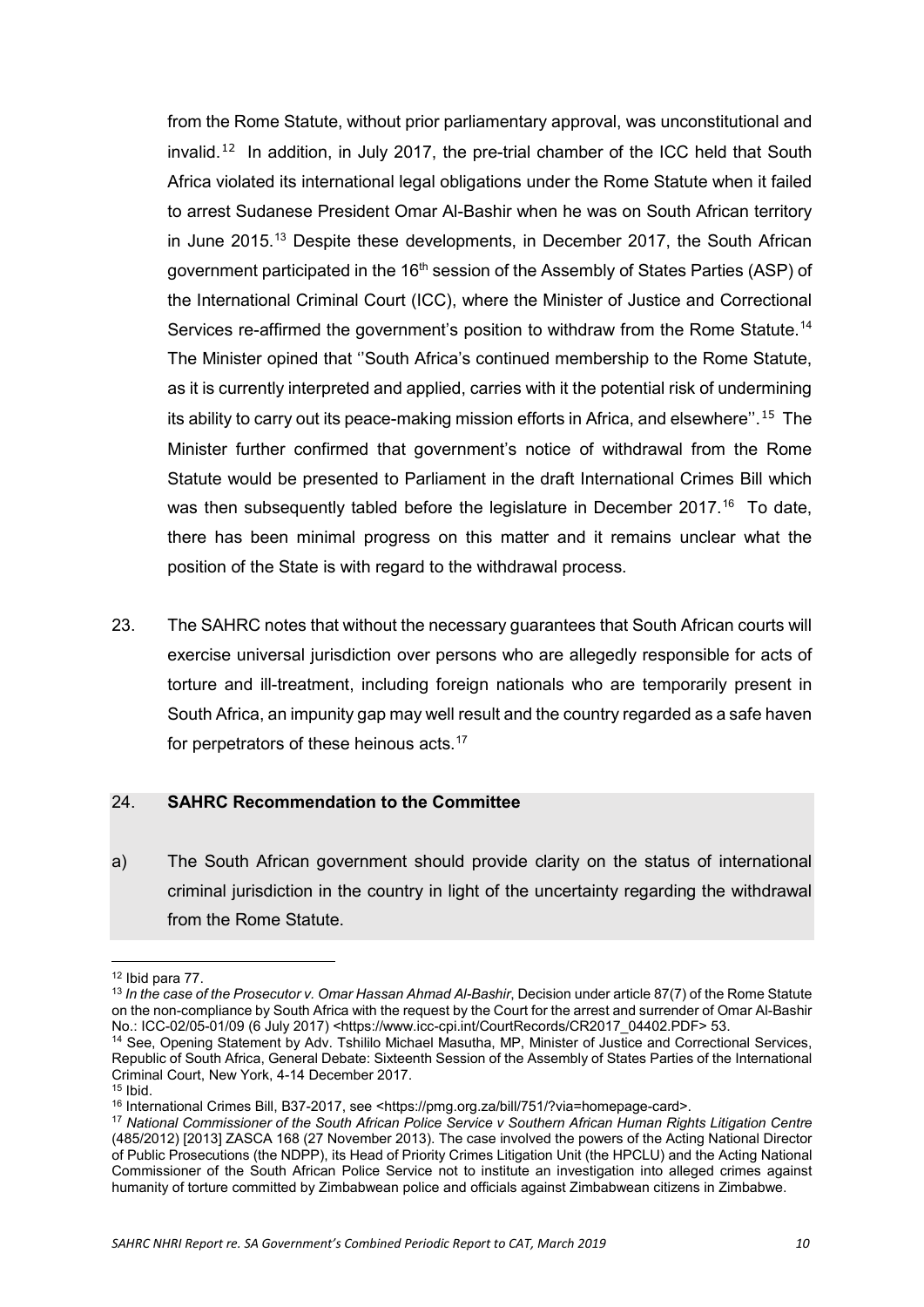- b) In the event that the South African government is still contemplating its position, it should be recommended that the State revokes its intention to withdraw from the ICC and remain committed to the international human rights obligations under the Rome Statute.
- <span id="page-10-0"></span>c) The State should ratify the Malabo Protocol for the creation of a regional criminal jurisdiction for the African Court of Justice and Human Rights (ACJHR).

## **Pre-constitutional democracy torture cases**

- 25. The SAHRC notes that despite the enactment of the Prevention and Combating of Torture of Persons Act, its non-retrospective application results in the failure to prosecute apartheid-era cases of torture and ill-treatment, notwithstanding that this was a key recommendation emanating from the country's Truth and Reconciliation Commission (TRC).
- 26. In this regard, the SAHRC draws the Committee's attention to the June 2017 landmark judgment of the North Gauteng High Court wherein the 1972 inquest into the death of Mr Ahmed Essop Timol was formally re-opened.<sup>[18](#page-10-1)</sup> The purpose of re-opening the inquest was to investigate the circumstances leading to the death of Timol in 1971, in the light of further evidence that was uncovered.<sup>[19](#page-10-2)</sup> The inquest also revealed that there are many more families seeking closure in respect of unanswered questions concerning the death of their relatives in detention during the apartheid years.<sup>[20](#page-10-3)</sup> The Court subsequently ruled that 'the families whose relatives died in detention, particularly those where the inquest returned a finding of death by suicide, should be assisted, at their initiative, to obtain the records and gather further information with a view to having the initial inquest re-opened.'[21](#page-10-4) In this regard, the Court recommended that the SAHRC, working in consultation with the law enforcement agencies, should be sufficiently resourced to take on this task.<sup>22</sup>

**.** 

<span id="page-10-1"></span><sup>&</sup>lt;sup>18</sup> The re-opened inquest into the death of Ahmed Essop Timol, case number: IQ01/2017, North Gauteng High Court.

<sup>19</sup> Ibid para 1.

<span id="page-10-3"></span><span id="page-10-2"></span> $20$  Ibid para 339.

<span id="page-10-4"></span> $21$  Ibid para 340.

<span id="page-10-5"></span> $22$  Ibid. The Judge specifically opined that 'without being prescriptive, it would assist if the Human Rights Commission and IPID are sufficiently resourced to undertake the task of preparatory work, in consultation with the National Prosecuting Authority (NPA), for the re-opening of such inquest at the request of the families concerned'*.*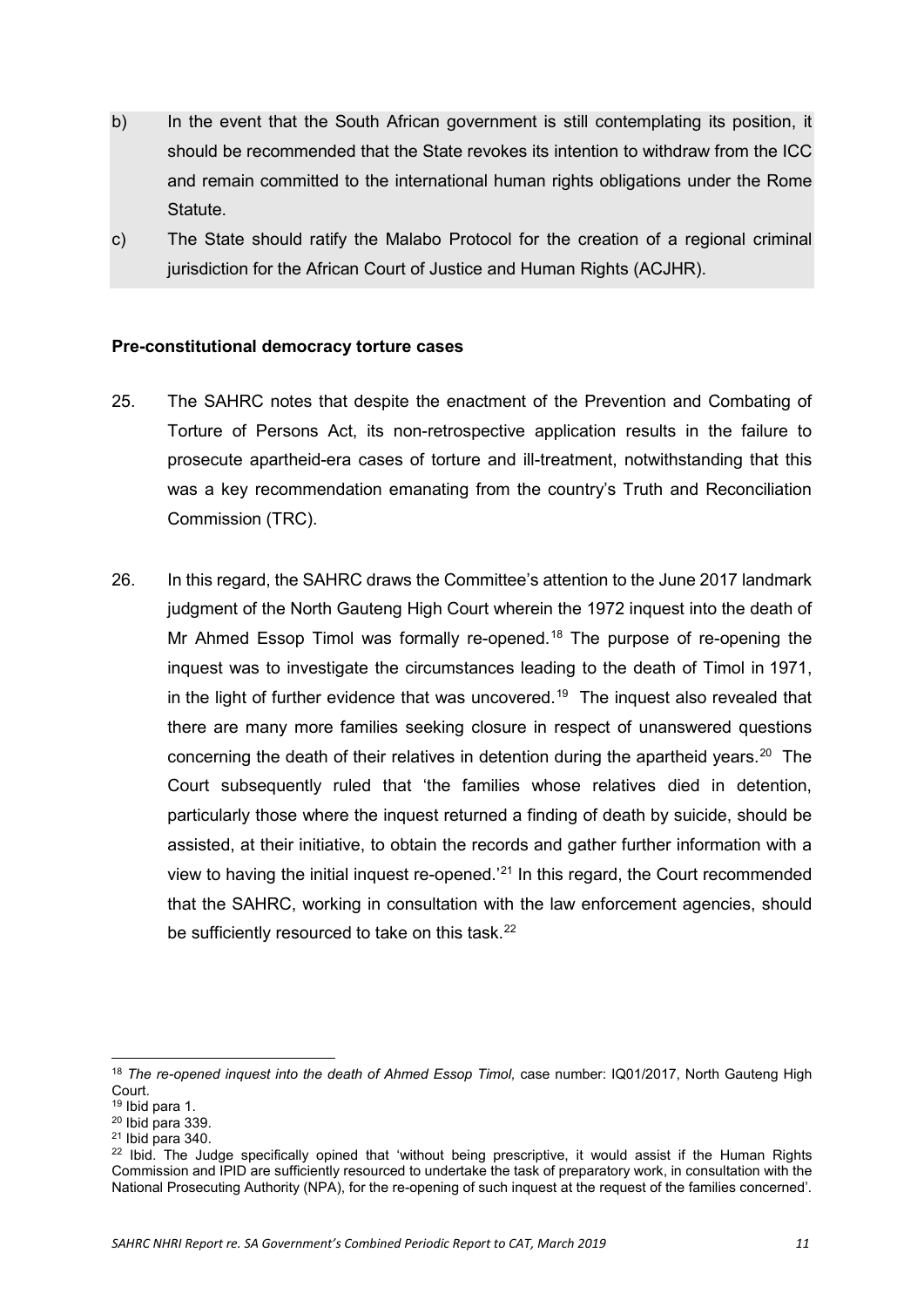- <span id="page-11-0"></span>a) In light of the *Timol* judgment, and where possible, the State should prosecute perpetrators of pre-democracy torture cases and provide adequate redress / appropriate compensation to victims.
- <span id="page-11-1"></span>b) The State should provide clarity on how it intends to execute and implement the recommendations of the TRC as well as how it intends to capacitate the SAHRC to give effect to the role imposed on the institution through the *Timol* judgment.

#### **Prevalence of torture**

- 28. The SAHRC points out that during the period 2017/18, the IPID reported a total of 217 cases of torture and 3661 cases of assault by police officials.[23](#page-11-2)
- 29. The SAHRC notes the lack of reference in the State report regarding the range of measures that the Convention prescribes for the prevention of torture and those that are effective in South Africa. The SAHRC specifically notes that para 13 of the State report limits its conceptualisation of torture prevention to training, which is only one of the preventative measures provided under the Convention. Furthermore, the State report does not reflect on the extent to which the training programmes have contributed to preventing incidents of torture and other ill-treatment. The SAHRC is of the view that at a minimum, the South African government should be reporting both on the existence as well as the effectiveness of the preventative measures such as the following, i) procedural safeguards and implementation thereof; ii) review of policies and procedures; iii) establishment and functioning of independent oversight mechanisms; iv) availability of redress for victims of torture; and, v) prohibition and monitoring on the use of certain equipment.<sup>[24](#page-11-3)</sup>
- 30. Para 184 of the State report reads that, "the investigation of torture allegations in South Africa is conducted by two bodies: the IPID which investigates acts of torture

<span id="page-11-3"></span><span id="page-11-2"></span> $23$ <sup>23</sup> Independent Police Investigative Directorate, Annual Report 2017/2018, p. 37. [http://www.icd.gov.za/sites/default/files/documents/IPID\\_AR\\_2017\\_WEB\\_0.pdf](http://www.icd.gov.za/sites/default/files/documents/IPID_AR_2017_WEB_0.pdf) (accessed 15 February 2019). <sup>24</sup> Regarding the prohibition and monitoring on the use of certain equipment, the SAHRC endorses the submission made to the Committee on the List of Issues by Omega Research Foundation, Institute for Security Studies and Legal Resources Centre. Their submission provides substantial commentary on concerns regarding the manufacture, trade and use of equipment used for torture in South Africa and is available at, [https://tbinternet.ohchr.org/Treaties/CAT/Shared%20Documents/ZAF/INT\\_CAT\\_ICO\\_ZAF\\_31687\\_E.pdf](https://tbinternet.ohchr.org/Treaties/CAT/Shared%20Documents/ZAF/INT_CAT_ICO_ZAF_31687_E.pdf)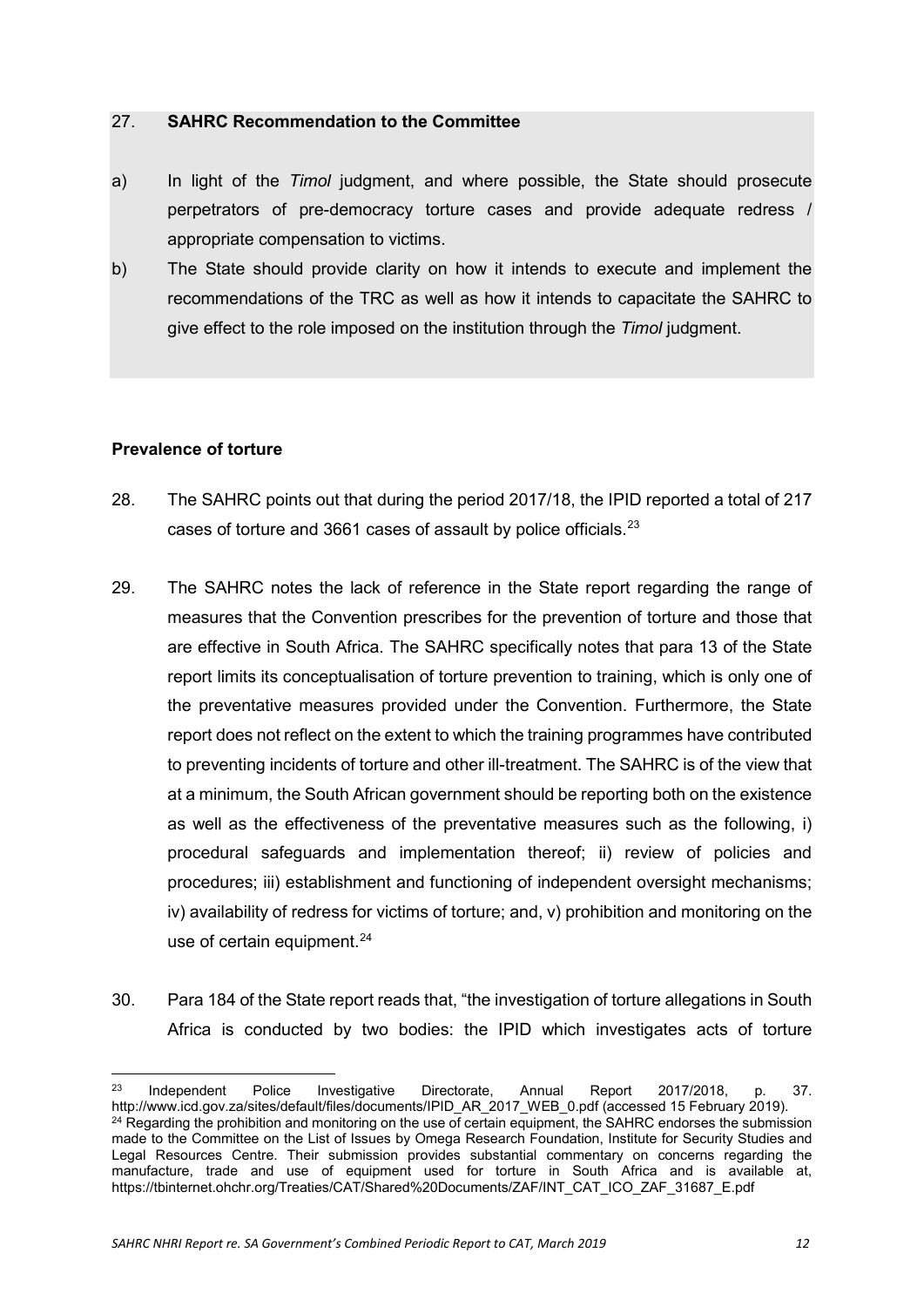committed by members of the SAPS; and the Judicial Inspectorate for Correctional Services (JICS) which investigates acts of torture allegedly committed in correctional centres." The SAHRC points out the inaccuracy of the statement and clarifies that the JICS mandate is primarily to inspect prisons; record complaints from inmates and attempt to resolve them with Department of Correctional Services (DCS); and to report on conditions of detention and the treatment of inmates to the Minister and to Parliament. Furthermore, the JICS mandate and powers are not specifically geared toward investigating allegations of serious human rights violations inside prison or noncompliance with the DCS statutory obligations. Its role, function and powers are therefore significantly different to that of the IPID. Despite being legally independent,  $25$ JICS enjoys neither administrative nor financial independence from the DCS. Its budget is allocated by DCS and the Chief Executive Officer (CEO), after being identified by the Inspecting Judge, is appointed by and financially accountable to the DCS National Commissioner.<sup>[26](#page-12-2)</sup> By controlling the budget of its oversight institution, DCS essentially has the capacity to decide the extent to which JICS is able to fulfil its mandate and expand its capacity, should this be required.<sup>[27](#page-12-3)</sup> The independence of the JICS is discussed in further detail under para 91 below.

#### <span id="page-12-0"></span>**Arrested, detained and accused persons**

31. Section 35 of the Constitution stipulates the rights of arrested, detained and accused persons, while section 12 relates to the right to freedom and security of the person. It should be noted that over the last four years, complaints relating to the rights of arrested, detained and accused persons have consistently formed part of the top five rights violations complaints lodged with the SAHRC. Most of these complaints are from inmates detained in correctional services facilities requesting assistance to secure copies of trial transcripts, as well as assistance with appeals against their convictions and / or sentences with only a few complaints related to prison conditions. The SAHRC seldom accepts these complaints and most matters are referred to Legal Aid South

**<sup>.</sup>** <sup>25</sup> Correctional Services Act, s 85(1).

<span id="page-12-2"></span><span id="page-12-1"></span><sup>26</sup> Correctional Services Act, s 88 A and 91; see also: Keehn, E., Nyembe, N., and Sukhija, T., (2013) *Evaluation of South Africa's Judicial Inspectorate for Correctional Services: Assessing its independence, effectiveness and community engagement*, Sonke Gender Justice Network, pp. 21 and 34.

<span id="page-12-3"></span> $27$  Concerns with the mandate and impact of JICS were expressed by the Jali Commission in its final report. While the Jali Commission recognised the value of lay visitors, it also recommended the establishment of an Ombudsman that would have more powers than the current structures. See *Report of Commission of Inquiry into alleged incidents of corruption, maladministration, violence or intimidation into the Department of Correctional Services (appointed by order of the President of the Republic of South Africa in terms of Proclamation No. 135 of 2001)* (2005) (Jali Commission Report), p. 614. (Unfortunately, the Jali Commission's recommendation was never considered by the DCS or Parliament).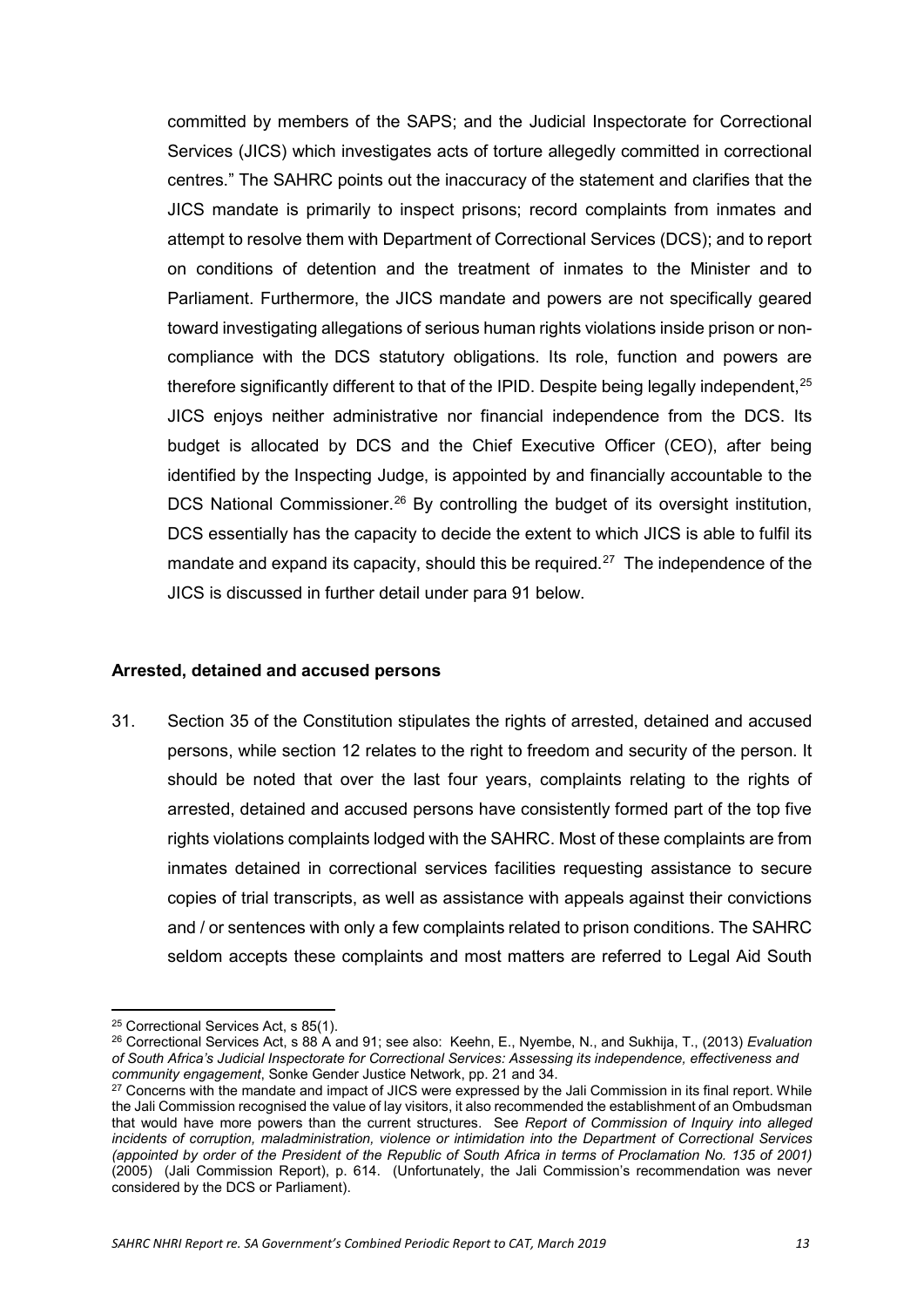<span id="page-13-0"></span>Africa or to JICS who are tasked with a specific mandate to address complaints falling within the criminal justice system.

#### 32. **SAHRC Recommendation to the Committee**

<span id="page-13-1"></span>a) The South African government should establish robust awareness-raising and advocacy initiatives regarding the respective roles of the SAHRC, Legal Aid South Africa and JICS in respect of arrested, detained and accused persons.

#### **Overcrowding and poor conditions in correctional centres**

- 33. The SAHRC has regularly expressed concern at conditions in correctional centres, particularly regarding overcrowding, and the South African government's lack of a concrete response as to how it plans to improve conditions in detention. During its review of the government in 2016, the UN Human Rights Committee echoed similar sentiments and expressed concern over the poor conditions of detention at prisons, overcrowding, dilapidated infrastructure, unsanitary conditions, inadequate food, lack of exercise, poor ventilation and limited access to health services.
- 34. Reasons for overcrowding include, i) a high number of prisoners awaiting trial; ii) bottlenecks in the parole process; iii) mandatory minimum sentencing; iv) the increase in life sentences; and, v) the lack of restorative justice. Furthermore, it should be noted that there is an increasingly high number of persons are being held in remand detention without being acquitted or convicted. The SAHRC remains cognisant of the challenges on the DCS posed by overcrowding and recognises that this phenomenon is indicative of the broader challenges within South Africa's criminal justice system. However, the SAHRC stresses that once inmates are within the custody of the DCS, it is imperative that human rights safeguards are entrenched to mitigate against the potential consequences of overcrowding (for example, violence between inmates and / or correctional services officials, health concerns, access to medical and support services etc).
- 35. The SAHRC further points out that most of South Africa's correctional facilities have been operating at more than their approved capacity. In the case *Sonke Gender*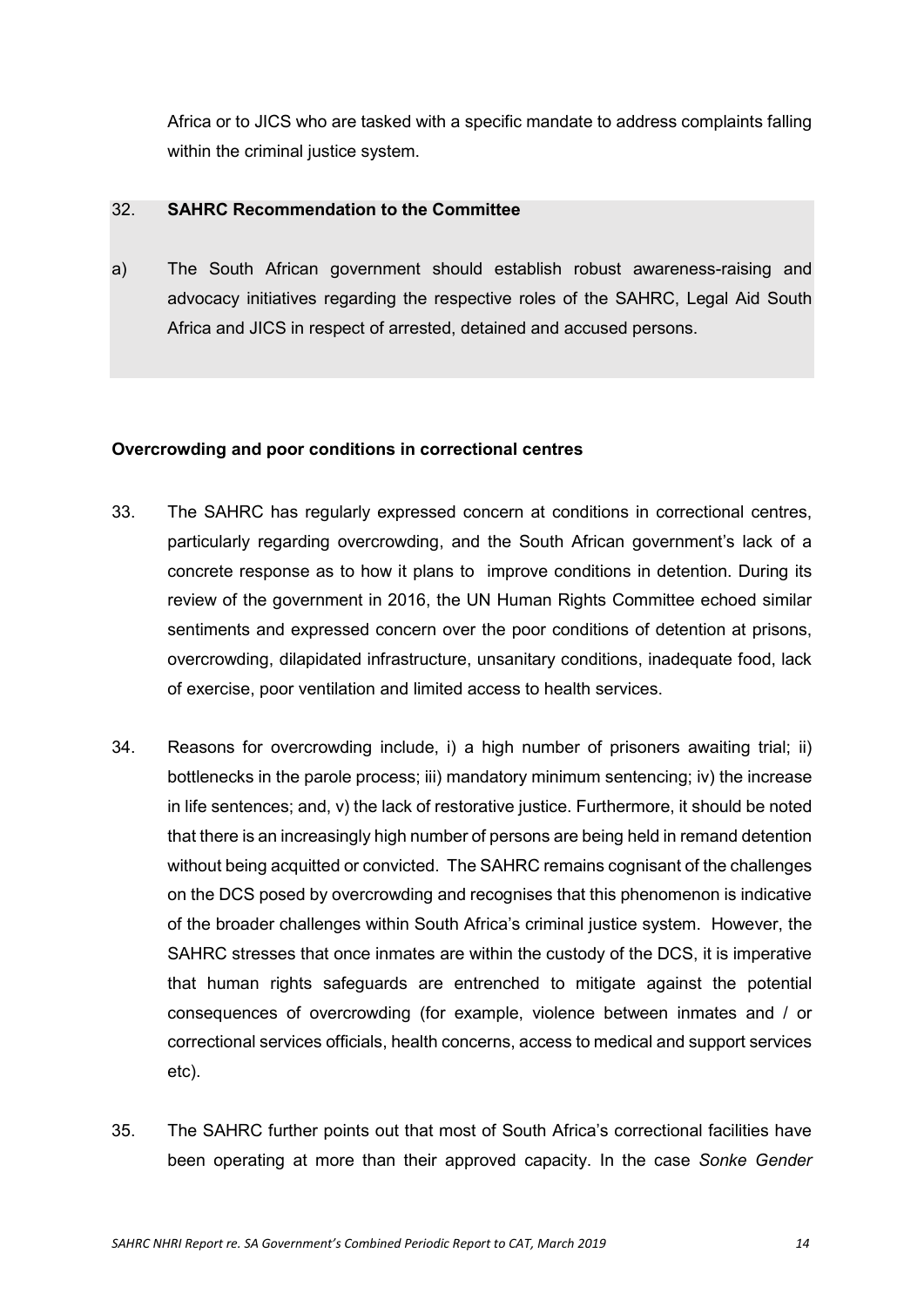*Justice v Government of the Republic of South Africa and Another*, [28](#page-14-1) the Western Cape High Court ordered the government to reduce occupancy at Pollsmoor Male Remand Detention facility to 150 percent of its capacity over a six-month period. The SAHRC is pleased to note that by February 2017, a year after judgment was handed down, the DCS had already taken steps to reduce overcrowding at the facility from 252 percent to 174 percent.

36. Similarly, during 2018 in the matter *Participative Management Committee v Minister of Justice and Correctional Services and another*, the High Court in Johannesburg ordered the DCS to ensure that it complies with section 8(5) of the Correctional Services Act which states that:

> "*food must be well prepared and served at intervals of not less than four and a half hours and not more than six and a half hours, except that there may be an interval or not more than 14 hours between the evening meal and breakfast"*. [29](#page-14-2)

37. In the aforementioned judgment, the Judge noted that issues of overcrowding ought to have been addressed in 2005 and that it is inhumane to keep prisoners in conditions where more than twice the number of prisoners are housed in a facility designed for half the number of prisoners.<sup>[30](#page-14-3)</sup>

## <span id="page-14-0"></span>38. **SAHRC Recommendation to the Committee**

- a) The South African government should urgently address the issue of overcrowding in correctional centres across the country and increase its efforts to guarantee the rights of detainees to be treated with humanity and dignity.
- b) The State should explore restorative justice as an alternative to imprisonment and allocate with sufficient resources to relevant government departments to operationalise such alternatives.
- c) The State should provide more concrete information and statistics on the reasons why inmates are serving life sentences and what their previous offence profiles are with a

<span id="page-14-2"></span><span id="page-14-1"></span><sup>29</sup> *Participative Management Committee v Minister of Justice and Correctional Services and Another* Case number: 17/16317.

 $\overline{a}$ <sup>28</sup> Cape Town HC 24087/15

<span id="page-14-3"></span><sup>30</sup> Ibid paras 5, 11-15, 19 and 32.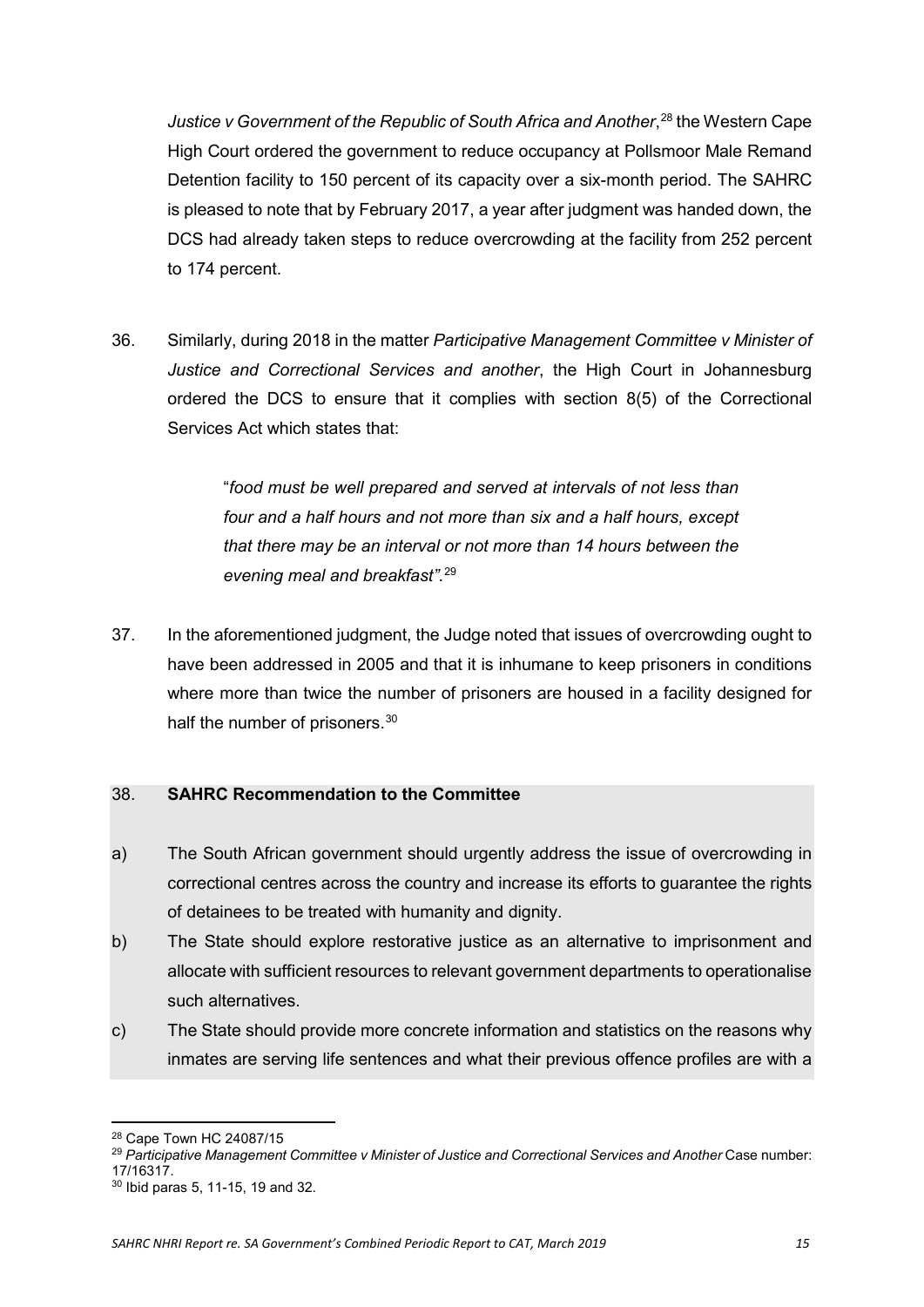<span id="page-15-0"></span>view to better understand the life imprisonment system in South Africa and execute the necessary reforms in this regard.

## **Solitary confinement**

- 39. The SAHRC notes that para 152 of the State report refers to the abolition of solitary confinement. Whilst the disciplinary punishment of solitary confinement was removed from South Africa's legislation in 2008, there is a widespread view that this phenomenon continues to persist under the guise of 'segregation'.
- 40. In this regard, the SAHRC points out that originally the distinction between solitary confinement and segregation was clear in the legislation. Solitary confinement was a punishment following a disciplinary procedure, while segregation was a mechanism used for a range of other purposes. Under the Correctional Services Act, segregation is permissible under the following conditions: i) if a prisoner requests to be placed in segregation;<sup>[31](#page-15-1)</sup> ii) to give effect to the penalty of the restriction of amenities; iii) if prescribed by a medical practitioner; iv) when a prisoner is a threat to himself or others; v) if recaptured after escape and there is reason to believe that he will attempt to escape again; and, vi) at the request of the police in the interests of justice. $32$
- 41. Prior to the amendment of the Correctional Services Act in 2008, there a clear limitation that for solitary confinement may not exceed 30 days and that there was no possibility of an extension.[33](#page-15-3) Following the 2008 amendment, the Correctional Services Act states that in the event of serious and repeated transgressions, a prisoner may be placed in segregation, "in order to undergo specific programmes aimed at correcting his behaviour", with a loss of gratuity<sup>[34](#page-15-4)</sup> up to two months and a restriction of amenities<sup>[35](#page-15-5)</sup> for up to 42 days.  $36$

**<sup>.</sup>** <sup>31</sup> See also s 7(2)(e) of the Correctional Services Act 111 of 1998.

<span id="page-15-2"></span><span id="page-15-1"></span> $32$  Ibid s  $30(1)$ .

<span id="page-15-3"></span><sup>33</sup> s 24(5)(d) of the Correctional Services Act prior to the amendment by the Correctional Services Amendment Act 25 of 2008.

<span id="page-15-4"></span> $34$  Gratuity is a small monetary payment made to prisoners who are performing certain labour, such as working in the prison kitchen.

<span id="page-15-5"></span><sup>&</sup>lt;sup>35</sup> Amenities refers to recreational and other activities, diversions or privileges which are granted to inmates in addition to what they are entitled to as of right and in terms of the Correctional Services Act, and includes exercise; contact with the community; reading material; recreation; and incentive schemes.  $36 \text{ s } 24(5)(d)$  read with 24(5)(b and c).

<span id="page-15-6"></span>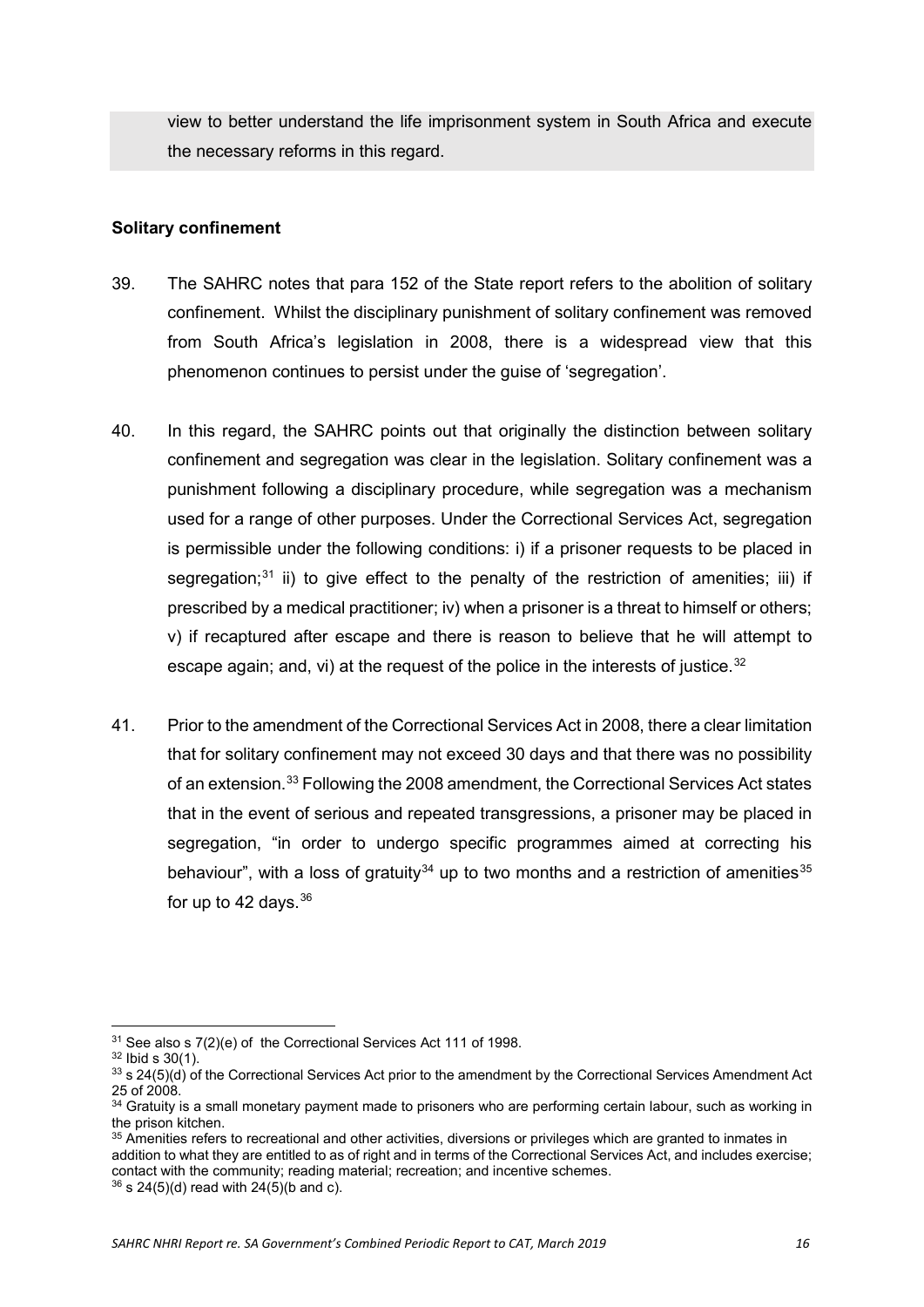## <span id="page-16-0"></span>**Deaths in custody**

- 42. As noted herein as well as the State report, the IPID is the independent body established to investigate any deaths as a result of police action or that occur in police custody, as well as to investigate complaints of brutality, criminality and misconduct against members of the SAPS and municipal police services.
- 43. During the period 2015 /16, the IPID reported a total of 216 deaths in police custody and 366 deaths as a result of police action. Deaths in custody are a result of natural causes, suicide, injuries sustained prior to custody and injuries sustained in custody by an SAPS official. However, it is noted that most deaths are as a result of police action which occurred during police operations, where suspects were shot with a firearm either during the course of an arrest or during the commission of a crime.<sup>[37](#page-16-2)</sup> As noted above, the investigation of deaths and allegations of torture or cruel, inhuman or degrading punishment in correctional centres is conducted by the JICS. The JICS relies on the DCS to distribute its reports of unnatural deaths so that these can be analysed and feedback provided to stakeholders. However, the SAHRC notes with concern that the electronic system used to capture this information is currently dysfunctional, which subsequently affects the ability of JICS to fully perform its oversight role.

## <span id="page-16-1"></span>44. **SAHRC Recommendation to the Committee**

- a) The South African government should ensure that the IPID is adequately resourced to undertake investigations into deaths at the hands of police officers.
- b) Measures should be put in place to expedite and further strengthen the institutional independence of the JICS in order to fully investigate deaths and allegations of torture or cruel, inhumane or degrading punishment in correctional centres.
- c) The DCS should improve its reporting so as to ensure that the relevant information is accessible to the JICS to execute its oversight role.

**.** 

<span id="page-16-2"></span><sup>&</sup>lt;sup>37</sup> While the IPID has reported a national decrease in the number of deaths in police custody as a result of police action, the Mpumalanga province saw a staggering 93 percent increase in the number of deaths in police custody, and a 75 percent increase in the number of deaths as a result of police action.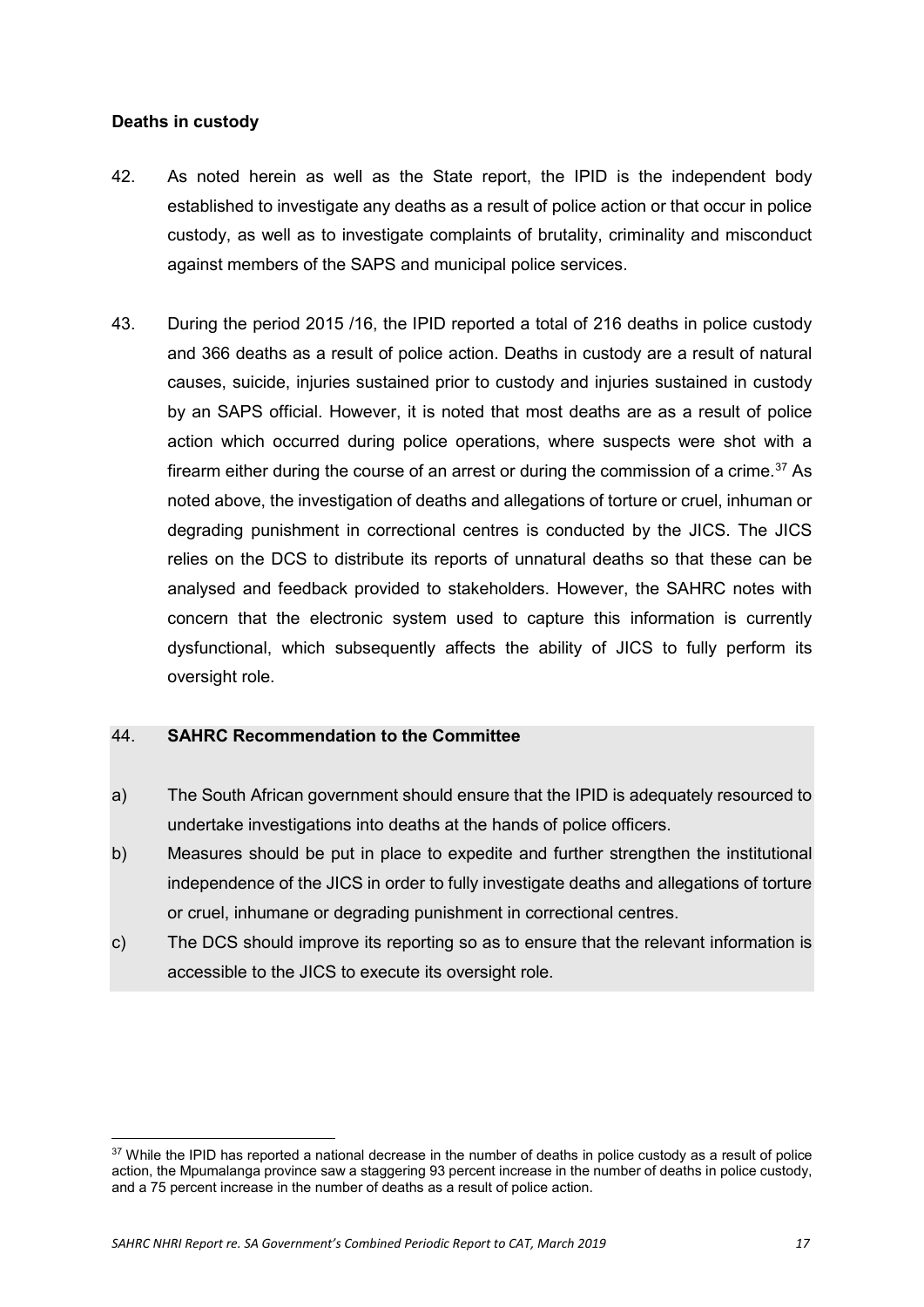## <span id="page-17-0"></span>**Extradition and** *non-refoulement*

- 45. The SAHRC notes the Committee's request in the List of Issues for further information in respect of extradition and the principle of *non-refoulment.* While South Africa's courts will not sanction the deportation of both *de jure* and *de facto* refugees, the SAHRC is concerned about the practical implications of policy implementation. This was recently identified in the Constitutional Court judgments reaffirming the codification and customary international law status of the principle of *non-refoulement* in *Ruta v Minister of Home Affairs.*[38](#page-17-2) In this matter, the Court further confirmed the applicability of the principle of *non-refoulment* to *both de jure* and *de facto* refugees.<sup>[39](#page-17-3)</sup>
- 46. Similarly, in *Minister of Home Affairs and Others v Tsebe and Others* in 2012, a national of Botswana, Mr Tsebe, sought an order declaring that in the absence of the requisite assurance, his extradition or deportation would be unlawful and unconstitutional.<sup>[40](#page-17-4)</sup> The Constitutional Court subsequently granted the order restraining key government officials, including, *inter alia*, the Minister of Home Affairs, as well as the Minister of Justice and Constitutional Development from extraditing or deporting the applicants to the Republic of Botswana without a written assurance from the latter government that the death penalty would not be imposed upon the persons to be extradited.

## <span id="page-17-1"></span>47. **SAHRC Recommendation to the Committee**

- a) The South African government should ensure that there are adequate safeguards to guarantee respect for the principle of *non-refoulement*.
- b) The State ought to establish whether there are substantial grounds to indicate that an asylum seeker might be in danger of torture or ill-treatment upon deportation to the country of origin.

<span id="page-17-2"></span> $\overline{a}$ <sup>38</sup> [\[2018\] ZACC 52.](http://www.saflii.org/cgi-bin/LawCite?cit=%5b2018%5d%20ZACC%2052) 39 Ibid para 27-29.

<span id="page-17-4"></span><span id="page-17-3"></span><sup>40</sup> See, *Minister of Home Affairs and Others v Tsebe and Others, Minister of Justice and Constitutional Development and Another v Tsebe and Others*, (CCT 110/11, CCT 126/11) [2012] ZACC 16.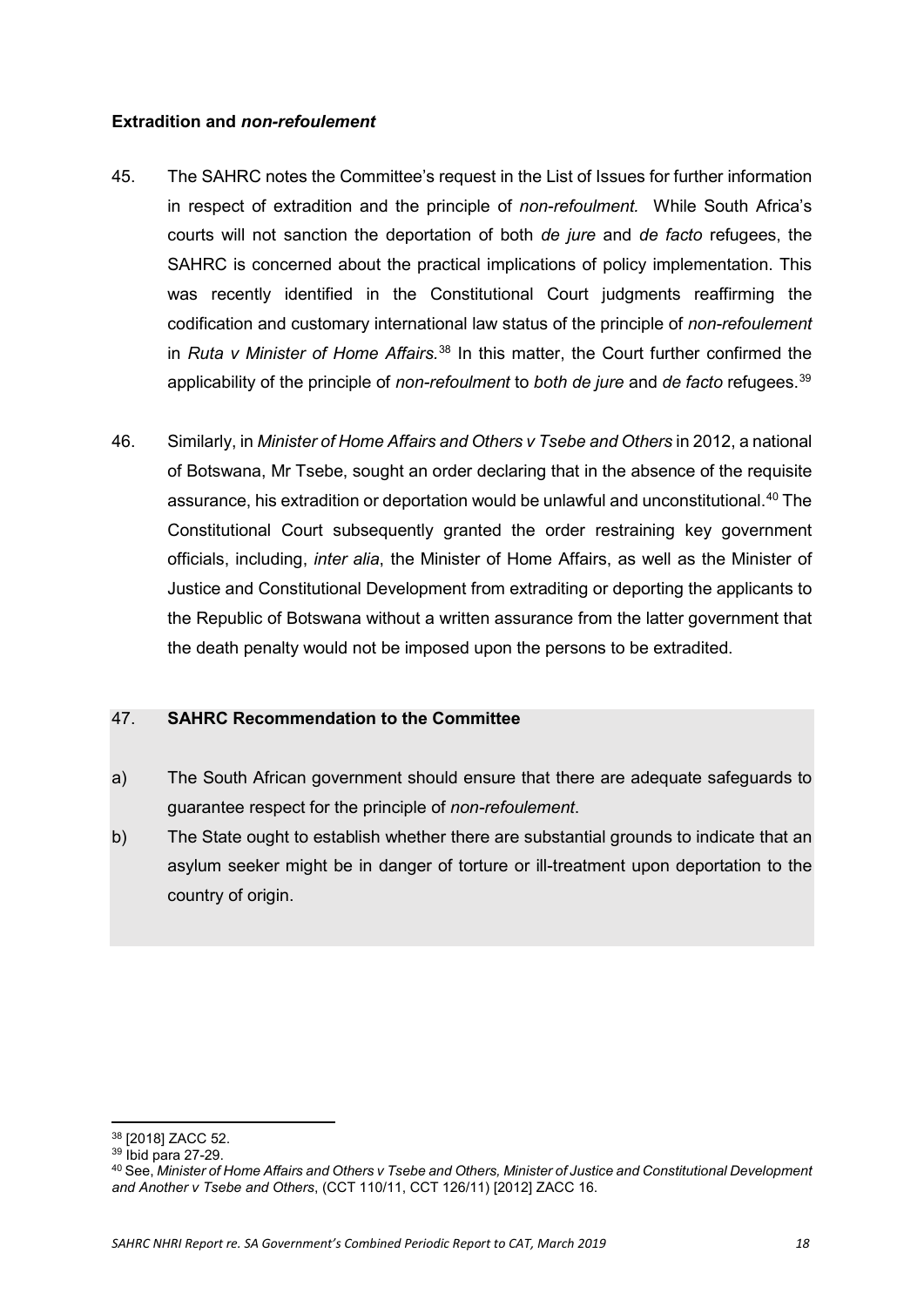## <span id="page-18-0"></span>**Monitoring of unlawful detention at Lindela and privately-run facilities**

- 48. In August 2014, the Gauteng High Court passed a judgment in favour of the SAHRC (and others) in the matter of, *South African Human Rights Commission and Others v Minister of Home Affairs.* [41](#page-18-1) The SAHRC challenged the detention of 39 non-nationals at South Africa's 'Lindela Repatriation Centre', who were held beyond the requisite time frame of 30 days as stipulated under section 34 of the Immigration Act. In this instance, persons were detained for over 120 days without a warrant. The Court accordingly found that the extended detention period was unlawful and unconstitutional**[42](#page-18-2)** and ordered the respondents to, take all reasonable steps to terminate such unlawful detention practices.**[43](#page-18-3)** The Court further held that the respondents should provide the SAHRC with a written report on a 'regular or at least a quarterly basis', setting out, i) the steps taken to comply with the judgment to ensure that no person is detained in contravention of the order;**[44](#page-18-4)** and, ii) full and reasonable particulars in relation to any person detained at the Lindela Repatriation Centre for a period in excess of 30 days from the date of that person's initial arrest and detention.<sup>[45](#page-18-5)</sup> In addition, the respondents were directed to provide the SAHRC with regular access to the Lindela Repatriation Centre and its detainees.<sup>46</sup>
- 49. In giving effect to the judgment, during 2016 the SAHRC released its Report on the Lindela Monitoring and Oversight Project.<sup>[47](#page-18-7)</sup> The SAHRC's monitoring revealed several systemic issues at Lindela, including, i) allegations of abuse, corruption and/ or bribery; ii) the use of isolation as a conflict management tool; iii) overcrowding; iv) consistent outbreaks of infections and deficient hygiene standards; v) detention of unaccompanied and separated migrant children; and vi) continued detention of undocumented migrants beyond the prescribed periods.<sup>[48](#page-18-8)</sup> The SAHRC's report

 $\overline{a}$ 

<span id="page-18-1"></span><sup>41</sup> *South African Human Rights Commission and Others v Minister of Home Affairs: Naledi Pandor and Others* (41571/12) [2014] ZAGPJHC 198, (SAHRC v Home Affairs), available at

<sup>&</sup>lt;http://www.saflii.org/za/cases/ZAGPJHC/2014/198.html>

<span id="page-18-2"></span> $^{42}$  Ibid para 52.2. (Also see, <http://ewn.co.za/2014/08/29/SAHRC-immigration-case-and-outright-victory>)<br> $^{43}$  Ibid para 52.3.

<span id="page-18-5"></span><span id="page-18-4"></span><span id="page-18-3"></span><sup>&</sup>lt;sup>44</sup> Ibid para 52.4.1.<br><sup>45</sup> Ibid. These particulars include: The person's full names; person's country of origin; The reason for the person's detention; The date on which that person was arrested; The basis on which the respondents seek to justify that person's continued detention beyond the 30 day period and whether a warrant for extension of the detention beyond 30 days has been authorised in terms of [section 34\(1\)\(d\)](http://www.saflii.org/za/legis/consol_act/ia2002138/index.html#s34) of the [Immigration Act \(with](http://www.saflii.org/za/legis/consol_act/ia2002138/) a copy of such warrants to be provided).

<span id="page-18-6"></span><sup>46</sup> *SAHRC v Home Affairs* (note 41 above) para 52.5.

<span id="page-18-7"></span><sup>47.</sup> SAHRC Report on the Lindela Monitoring and Oversight Project (hereafter the SAHRC's 2016 Lindela Monitoring Report). Covering the period, January to August 2016.

<span id="page-18-8"></span><sup>48</sup> Also refer to para 4.6.1, pp. 49 to 50 of the SAHRC's 2016 Lindela Monitoring Report.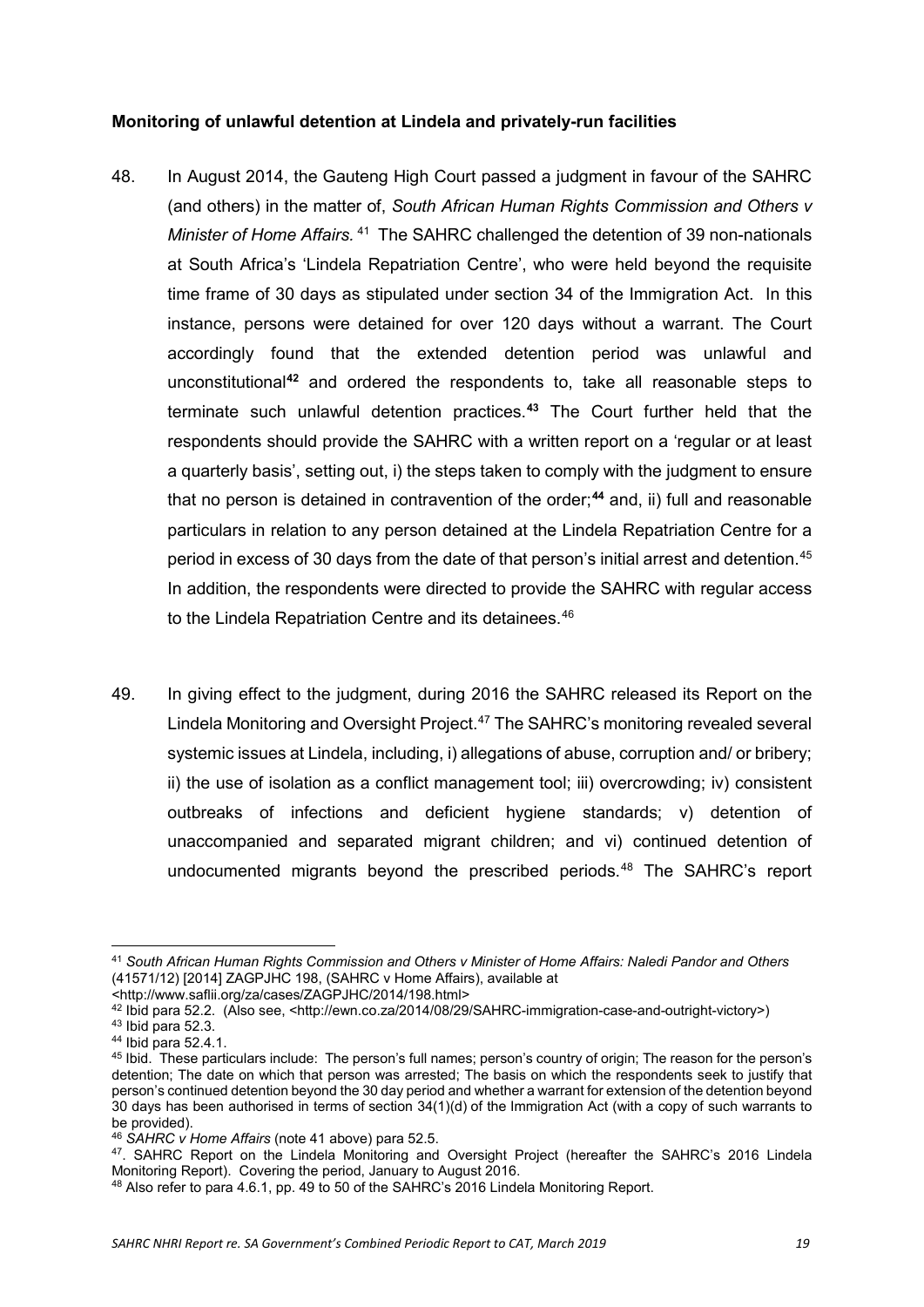contains a host of recommendations to several government departments to address the widespread and continued violation of the rights of persons detained at Lindela.

- 50. Relatedly, in September 2014, the SAHRC released its findings of an investigation into violations of access to health for detainees at the Lindela Repatriation Centre. The investigation revealed that there was a lack of provision for TB testing and isolation of infected persons, and psychological care; availability of condoms and lack of voluntary counselling and testing (VCT); unavailability of tetanus vaccines; overcrowding in rooms; and time intervals between the serving of the evening meal and breakfast not complying with the time periods prescribed in the Regulations to the Immigration Act at Lindela.[49](#page-19-0)
- 51. The SAHRC's monitoring of Lindela demonstrates the critical need for South African government to ratify the OPCAT and ensure that places of detention, are adequately monitored and that preventive mechanisms are put in place to curtail any abuse of rights.
- 52. The SAHRC further highlights that in 2017, the Constitutional Court handed down a judgment confirming the constitutional invalidity of section 34(1)(b) and (d) of the Immigration Act which, in practice, excluded automatic judicial oversight and confirmation of the lawfulness of detention. The Court confirmed its earlier jurisprudence that persons arrested and detained for purposes of deportation enjoyed the rights and protection afforded in sections 12 and  $35(2)$  of the Constitution.<sup>[50](#page-19-1)</sup>
- 53. More recently, the SAHRC is deeply concerned by the allegations of acts of torture and/ or ill-treatment at the privately run maximum security correctional centre in Mangaung. It is therefore necessary to consider the role of private institutions such as African Global (previously Bosasa) and G4S Security Group in running places of detention in light of allegations of torture and/ or ill-treatment.<sup>[51](#page-19-2)</sup> For instance, African Global provides management services at the Lindela Repatriation Centre including the

**<sup>.</sup>** <sup>49</sup> http://www.sahrc.org.za/home/index.php?ipkArticleID=296

<span id="page-19-1"></span><span id="page-19-0"></span><sup>&</sup>lt;sup>50</sup> Section 12: the right to freedom and security of the person, including protection against arbitrary detention and detention without trial, the right to be protected against violence, freedom from torture, freedom from cruel, inhuman or degrading punishment, the right to bodily integrity, and reproductive rights. Section 35(2): the rights related to detention and its conditions. See also, *Lawyers for Human Rights v Minister of Home Affairs and Others* [\[2017\]](http://saflii.org/cgi-bin/LawCite?cit=%5b2017%5d%20ZACC%2022) ZACC 22.

<span id="page-19-2"></span><sup>&</sup>lt;sup>51</sup> Cameron J, Constitutional Court of South Africa 'Visit to Lindela Repatriation Centre, Krugersdorp' (2012): [http://www.constitutionalcourt.org.za/site/PrisonVisits/Cameron/Prisons-Lindela-Report-Monday-29-October-](http://www.constitutionalcourt.org.za/site/PrisonVisits/Cameron/Prisons-Lindela-Report-Monday-29-October-2012-FINAL.pdf)

[<sup>2012-</sup>FINAL.pdf;](http://www.constitutionalcourt.org.za/site/PrisonVisits/Cameron/Prisons-Lindela-Report-Monday-29-October-2012-FINAL.pdf) *SS v Presiding Officer, Children's Court, Krugersdorp and Others* 2012 (6) SA 45 (GSJ); SAHRC 'Baseline Investigation Report' Complaint No: GP/2012/0134 (2012); [https://africacheck.org/factsheets/lindela](https://africacheck.org/factsheets/lindela-repatriation-centre-migrants/)[repatriation-centre-migrants/;](https://africacheck.org/factsheets/lindela-repatriation-centre-migrants/) [https://www.dailymaverick.co.za/article/2015-05-05-mangaungs-hellish-prison-g4s](https://www.dailymaverick.co.za/article/2015-05-05-mangaungs-hellish-prison-g4s-not-held-accountable-for-human-rights-violations/)[not-held-accountable-for-human-rights-violations/;](https://www.dailymaverick.co.za/article/2015-05-05-mangaungs-hellish-prison-g4s-not-held-accountable-for-human-rights-violations/) https://mg.co.za/article/2013-10-25-00-mangaung-prison-is-aprivate-hell/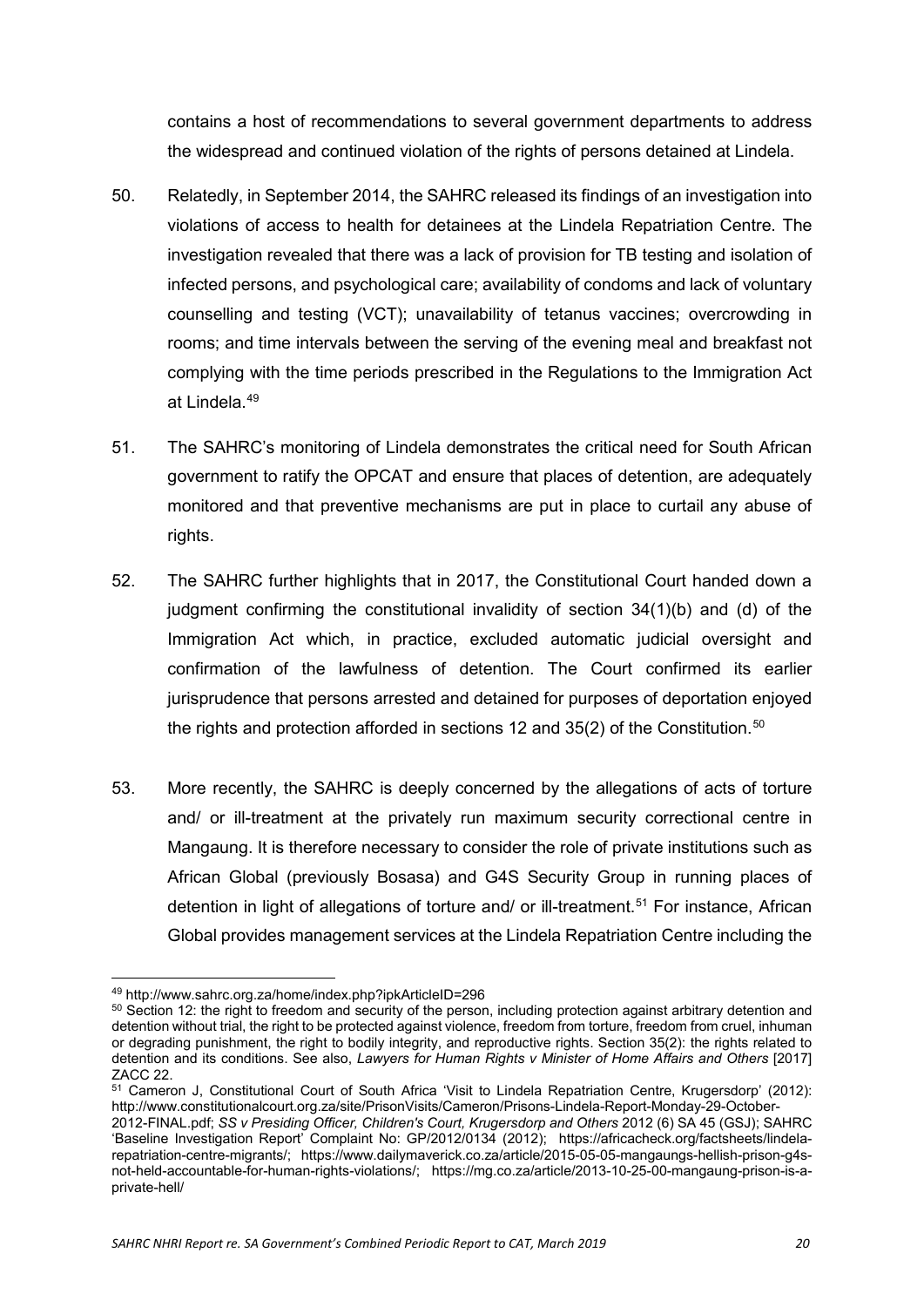provision of accommodation, administration, catering, health and safety. However, it should be noted that at all times the Department of Home Affairs (DHA) is legally and administratively responsible for matters relating to the apprehension, holding, processing, repatriation and release of those detained at Lindela. Furthermore, the DHA's constitutional obligations extend beyond its normal contractual obligations with service providers for outsourced services. In *AllPay Consolidated Investment Holdings*, [52](#page-20-0) the Constitutional Court stated the following:

*"Organs of state have obligations that extend beyond the merely contractual …the Bill of Rights binds all organs of state…even if not state departments or part of the administration of the national. Provincial or local spheres of government, must thus respect, promote and fulfil the rights in the Bill of Rights*..."[53](#page-20-1)

*In determining whether an entity is an organ of state, the presence or absence of governmental control over that entity is a factor, but in our constitutional era, is not determinative…the function that it performs – the country-wide administration … – is fundamentally public in nature*. [54](#page-20-2)

- 54. It is thus appropriate to pay attention to the allegations levelled against African Global in light of the functions it performs for and on behalf of the DHA at Lindela. Despite the existence of a contractual relationship, the DHA does not absolve itself of its constitutional commitments. Therefore, it must ensure that all private entities with which it has enlisted certain of its functions comply with the Constitution and the rule of law.[55](#page-20-3)
- 55. Similarly, in the matter of *AAA Investments*, the Constitutional Court stated that 'the exercise of public power is always subject to constitutional control and to the rule of law or, to put it more specifically, the legality requirement of the Constitution'.<sup>[56](#page-20-4)</sup> The Court went on further to highlight the multi-dimensional (horizontal and vertical)

 $\overline{a}$ 

<span id="page-20-0"></span><sup>52</sup> *Allpay Consolidated Investment Holdings (Pty) Ltd and Others v Chief Executive Officer of the South African Social Security Agency and Others* 2014 (1) SA 604 (CC).

<span id="page-20-2"></span><span id="page-20-1"></span> $54$  Ibid para 52.

<span id="page-20-3"></span><sup>55</sup> In *AAA Investments (Proprietary) Limited v Micro Finance Regulatory Council and Another* 2006 (11) BCLR 1255 (CC), the court acknowledged the increasing notion in privatisation of state functions as held by the High Court *(sitting as court of first instance*), while emphasising on the applicability of the constitutional obligations to the private entities exercising public functions.

<span id="page-20-4"></span><sup>56</sup> Ibid para 29.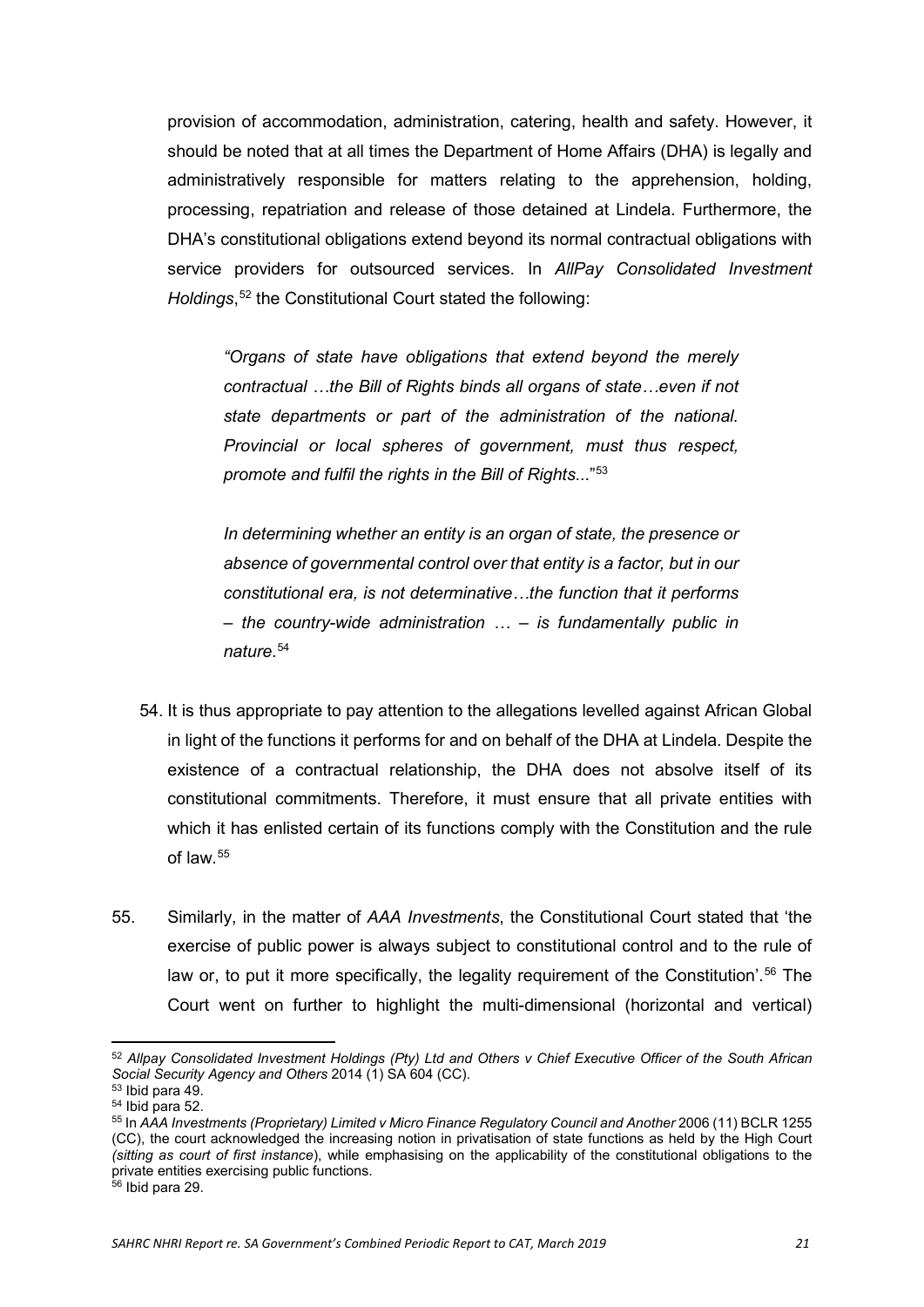<span id="page-21-0"></span>applicability of the Bill of Rights, in that organs of state, cannot contract out of their respective human rights obligations by enlisting private entities.<sup>[57](#page-21-2)</sup>

#### 56. **SAHRC Recommendation to the Committee**

- a) The South African government should ensure that the DHA improve its efforts to ensure adequate living conditions in all immigration centres in the country.
- b) The SAPS should ensure that the detention of undocumented migrants at police stations which have been classified as immigration detention centres, comply with the minimum standards of detention, the provisions of the Immigration Act and the court order in the matter *South African Human Rights Commission and 40 others v Minister of Home Affairs and 4 Others*.

## <span id="page-21-1"></span>**Children**

- 57. The SAHRC notes several references in the State report regarding the Child Justice Act, 2008 and its establishment of Child and Youth Care Centres (CYCCs). However, the report fails to note the inadequacies in monitoring both the physical conditions of detention, as well as the services offered to children.
- 58. The current framework of CYCCs provides residential care to children outside of a family environment in accordance with a residential care program. There are currently 366 CYCCs in South Africa, 30 of which are classified as Secure Care Facilities. The CYCCs are established under the Children's Act, 2005 (Children's Act), which also sets out operational regulations, norms and standards. Provincial Departments of Social Development have primary oversight responsibility for CYCCs. In addition, Section 211 of the Children's Act sets out the quality assurance process for CYCCs and includes provisions for independent teams to conduct assessments of centres and establish and implement organisational development plans for each CYCC. The 'Blueprint Minimum Norms and Standards for Secure Care Facilities in South Africa' (Blueprint Norms and Standards) provides further guidance on conducting quality assurance processes.
- 59. Notwithstanding the aforementioned, the SAHRC notes the weakness in the oversight mechanism for CYCCs including that:

<span id="page-21-2"></span><sup>&</sup>lt;u>.</u> <sup>57</sup> Ibid paras 29, 40-41 and 44.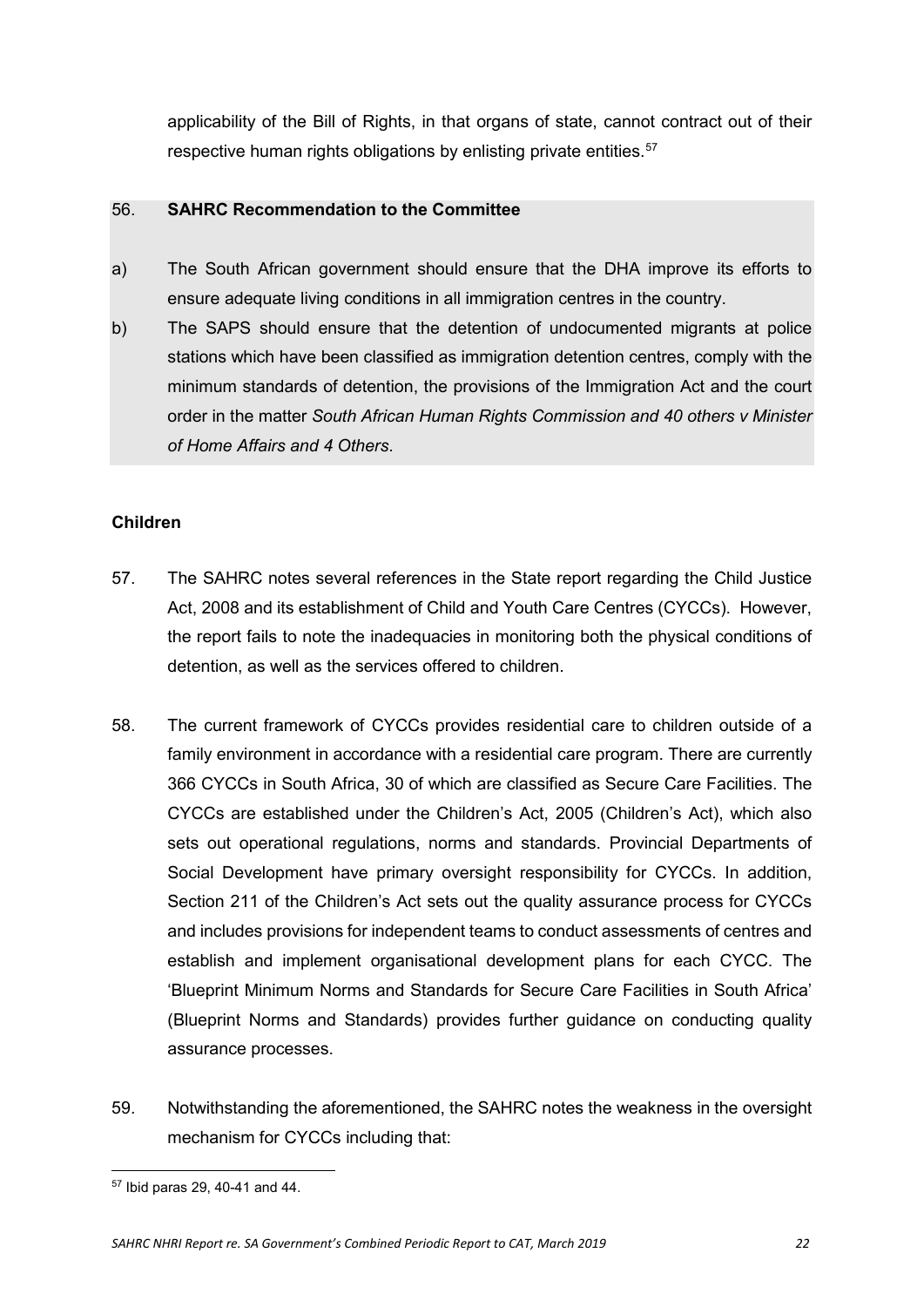- i. There are limited oversight mechanisms for CYCCs and urgent legislative review is needed to strengthen the effectiveness of mechanisms provided for in the Child Justice Act, 2008, the Probation Services Act, 1991 and the Children's Act;
- ii. Many CYCCs do not have an established complaints management system and there are inconsistencies in complaints reporting and management across CYCCs;
- iii. The Child and Youth Care Application Information Management System, which records the number of children in care, is not being used consistently;
- iv. Independent appointments to quality assurance teams are not funded, which creates difficulties in attracting qualified persons; and
- v. There is no policy for sentenced children in Secure Care Facilities, resulting in process inconsistencies across provinces.
- 60. As noted in the State report, the Child Justice Act addresses children in conflict with the law. The SAHRC has often raised the issue regarding the overuse of prosecutorial or court-ordered diversion programmes for child offenders, due to a lack of funding for other community-based diversion options and restorative justice approaches as set out in the Act.
- 61. The SAHRC has also expressed concern at the age of criminal capacity in South Africa, which is contrary to General Comment 10 of the UN Committee on the Rights of the Child (concerning children's rights in juvenile justice). The SAHRC has previously recommended that the minimum age be raised to 14 years (with the removal of the legal presumption clause). The SAHRC is however pleased to note that in November 2018, Parliament approved amendments to the Child Justice Act to raise the minimum age of criminal capacity from 10 to 12 years old.

<span id="page-22-0"></span>a) The South African government should ensure that sufficient resources are allocated to fund community-based programmes for children, and report on measures taken to ensure children in conflict with the law are placed separately from children in need of care.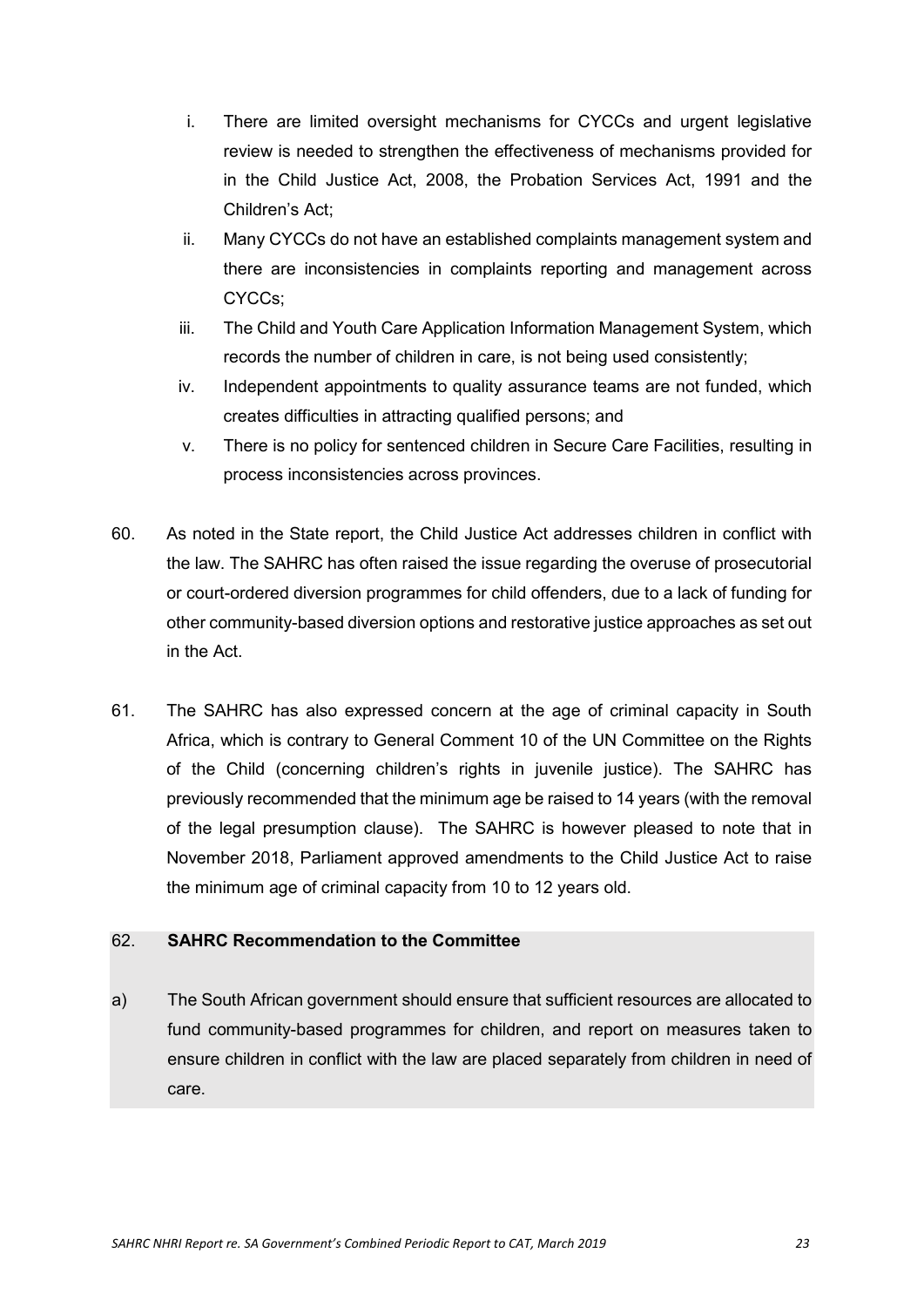## <span id="page-23-0"></span>**Corporal punishment**

- 63. While corporal punishment in schools is prohibited, it however, remains a sad reality which continues to plague South African society. The SAHRC has called on the National Department of Basic Education to expedite the establishment of a national protocol to enforce the statutory prohibition of corporal punishment in schools, address the shortcomings in the current legislative and policy frameworks, and provide for the prosecution of teachers and educators who continue to administer corporal punishment.
- 64. Currently, corporal punishment is still permitted in the private sphere (in the home). In 2016 the SAHRC published an Investigative Report on a complaint lodged against a church's religious doctrine that condones the use of corporal punishment against children. The SAHRC examined international, regional and South African law and made the following findings: corporal punishment in any form is inconsistent with constitutional values and violates the provisions of international and regional human rights standards; corporal punishment amounts to a violation of the right of every child to be protected from maltreatment, neglect, abuse or degradation, and violates children's rights to freedom and security of the person; and corporal punishment or chastisement amounts to a violation of the right to equality and human dignity.
- 65. The SAHRC is pleased to note that in November 2018, the Constitutional Court considered the constitutionality of the use of corporal punishment in the home and the defence of 'reasonable chastisement' as a form of discipline of children. The case followed the appeal of the ruling by the South Gauteng High Court that reasonable chastisement violates the rights of children and the protection of children against all forms of violence. The Constitutional Court is expected to hand down its judgment in this regard during the course of 2019.
- 66. The SAHRC also notes that during the course of 2018, the Department of Social Development (DSD) released a call for comments in respect of the amendment to the Children's Act, which includes, *inter alia*, the removal of the common law defence of reasonable chastisement and the prohibition corporal punishment in the home. The SAHRC is encouraged that the DSD is recognising the need to amend the legislation to ensure that all forms of violence against children are prohibited.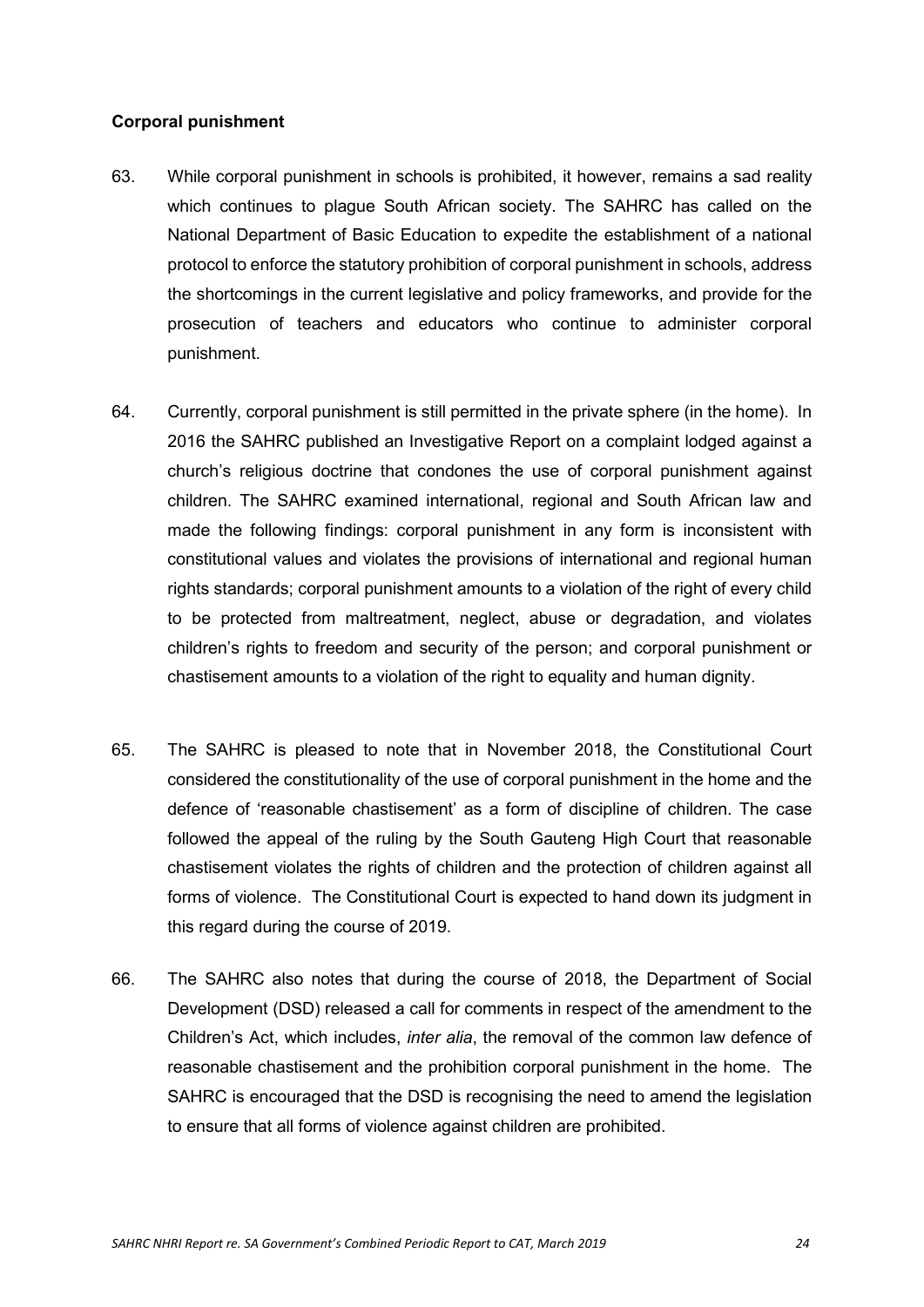- <span id="page-24-0"></span>a) The South African government should expedite the establishment of a national protocol to enforce the statutory prohibition of corporal punishment in schools, address the shortcomings in the current legislative and policy frameworks, and provide for the prosecution of teachers and educators who continue to administer corporal punishment.
- b) The DSD must accelerate the processing of the proposed amendment to the Children's Act in order to give effect to the prohibition of corporal punishment in the home, to provide for children's access to justice, and to provide for appropriate remedies and penalties against offenders.
- <span id="page-24-1"></span>c) The State should encourage non-violent forms of discipline as alternatives to corporal punishment and roll-out extensive public awareness programmes in this regard.

#### **Persons with disabilities and older persons**

- 68. The SAHRC was recently seized with a matter which demonstrated the challenges of stigma and abuse that people with disabilities continue to face in South Africa. Subsequent to the receipt of a complaint, the Commission facilitated the removal of a person who had been locked up and isolated by his mother for 19 years due to his disability. While the Commission facilitated medical treatment as well as psychosocial interventions, the case demonstrates that the challenge of educating people about disability in South Africa within the context of its socio-economic realities remains a pervasive one. The Commission continues to monitor the situation and recognises the need for sustained public education as a means of reducing the incidence of such gross human rights violations.
- 69. The state of school infrastructure in special schools presents a great risk not only to the safety and security of children with disabilities but also to their dignity. The Commission has conducted numerous inspection *in locos* at special schools where it has found that hostels in special schools lack basic infrastructure and are in violation of national safety regulations. The absence of safety mechanisms such as fire alarms has already proven to be fatal. In 2015, a hostel at the North West School for the Deaf caught fire and resulted in the injury of over 50 children and the death of 3 girls.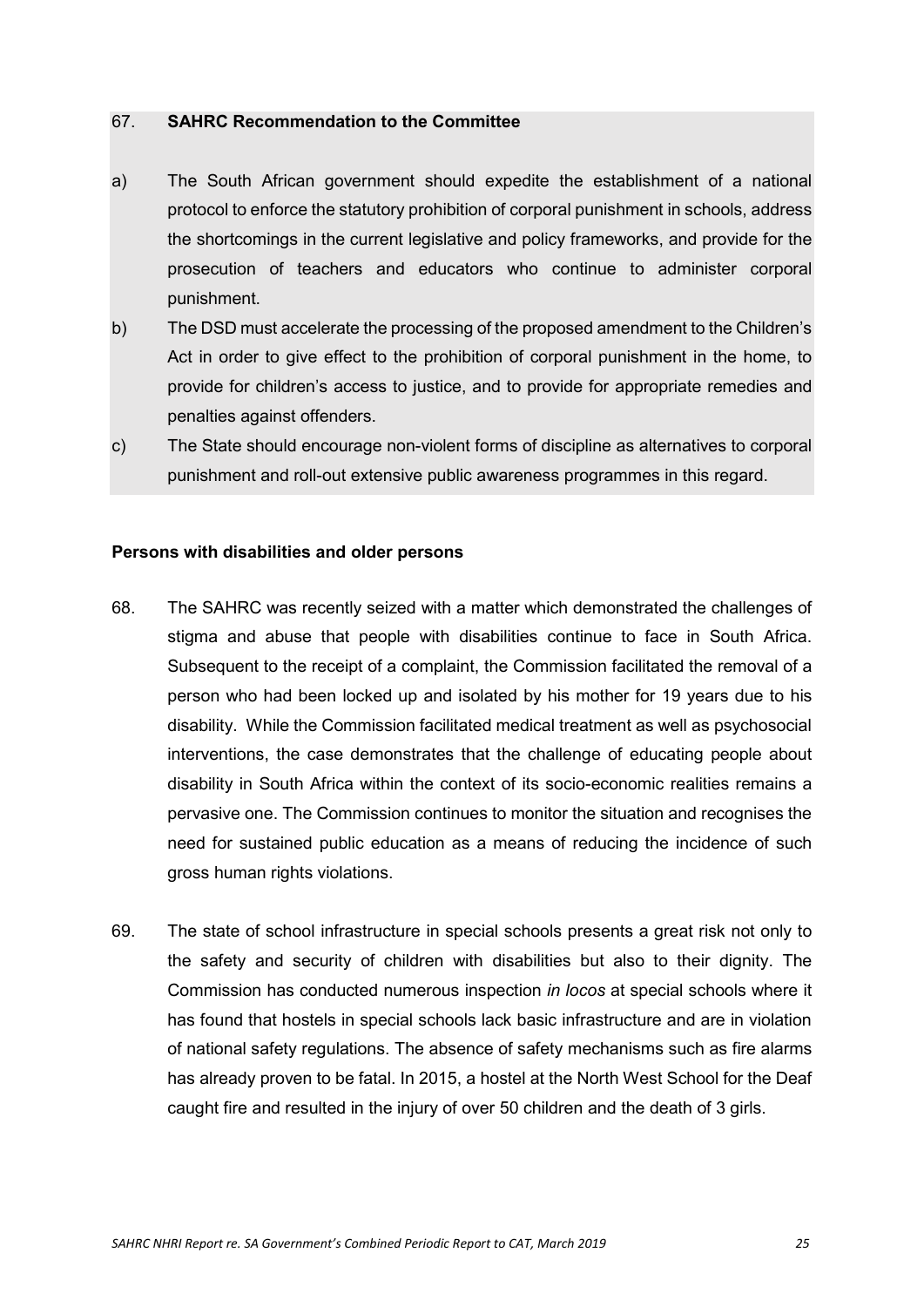- 70. The SAHRC has identified unregistered Residential Facilities for Older Persons as a systemic issue of concern that is denying older persons the realisation of their constitutionally guaranteed rights. In accordance with the Older Persons Act 13 of 2006 (OP Act), the DSD is obliged to ensure that all residential facilities are registered. Section 18 (1) (A) of the OP Act states that no person may operate a residential facility unless it has been registered under the Act. The Commission has observed that there are numerous residential care facilities that are unregistered and are accommodating older persons in environments that are a detriment to their health, dignity, and wellbeing.
- 71. Furthermore, it should be noted that residential facilities that are unregistered are currently not monitored by the DSD. As a result, the abuse of residents, lack of provision of basic socio-economic rights, the maintenance of facilities, and the compliance with safety and security regulations, are all overlooked and unchecked. For example, safety and security at residential care facilities has become a major concern. In recent years, older persons have died in fires, which mostly occurred at night when there are minimal staff on site. This is a result of residential care facilities not complying with National Building Regulations, including the Building Standards Act, and the Occupational Health and Safety Act, such as installing smoke detectors or fire blankets.<sup>[58](#page-25-1)</sup>

- <span id="page-25-0"></span>b) The South African government should ensure that as a matter of urgency that, i) all residential facilities are registered and monitored, and ii) school infrastructure is improved.
- c) The State should provide information on measures undertaken to ensure that the liberty of persons with disabilities is monitored and that monitoring mechanism envisaged in article 33(2) of the Convention on the Rights of Persons with Disabilities is operationalised.

 $\overline{a}$ 

<span id="page-25-1"></span><sup>58</sup> An audit conducted on state funded residential facilities in 2010 by the DSD further found that only 5 of the 58 homes assessed did not have any 'high risk' issues . A facility is deemed 'high risk' if the building and its occupants are endangered by non-compliance with occupational health and safety regulations or any other regulation governing a specific issue.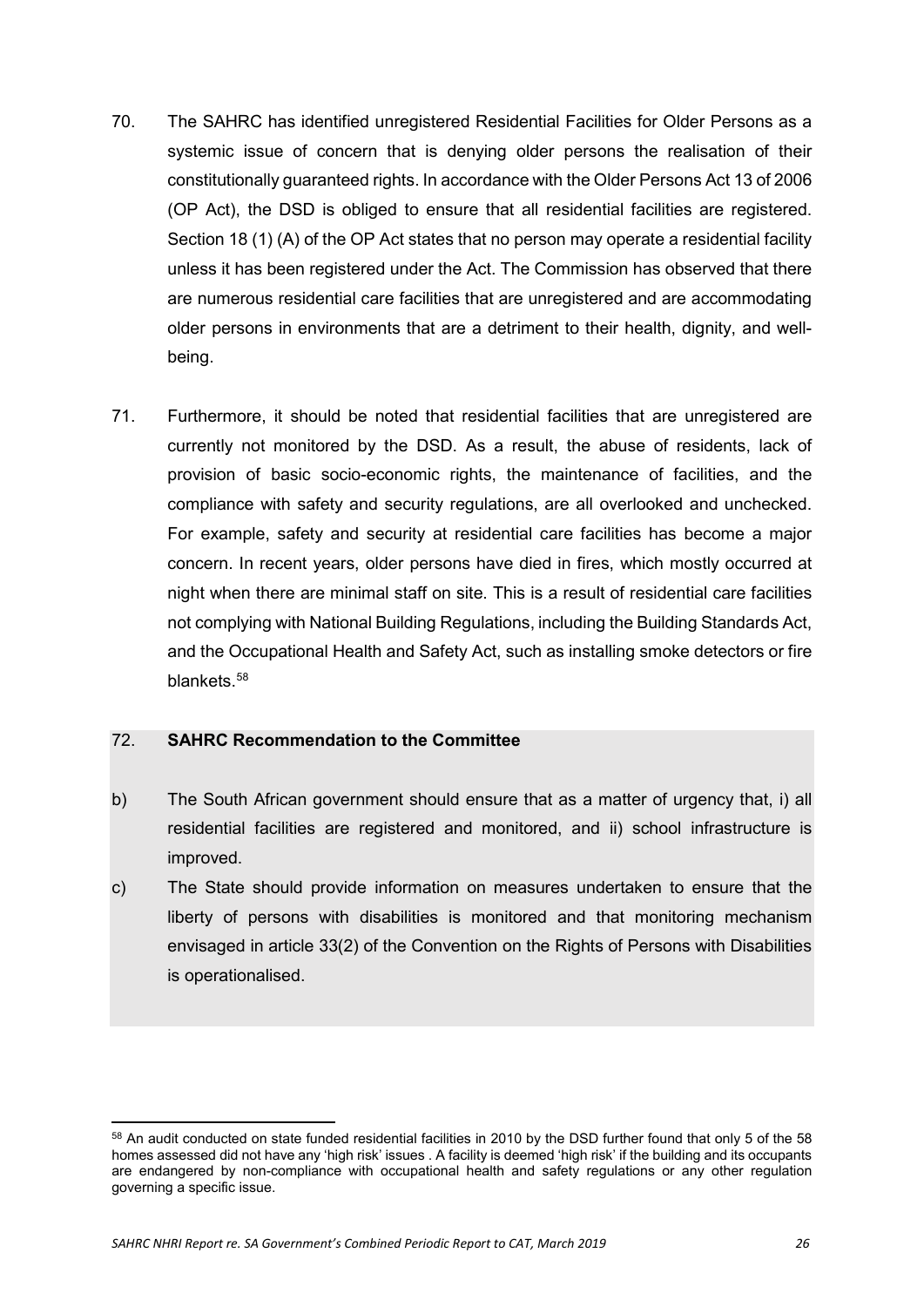#### <span id="page-26-0"></span>**Life Esidimeni deaths**

- 73. During 2016, South Africa experienced a tragedy in the disability sector after 94 mental health care patients with psychosocial and intellectual disabilities died in 16 nongovernmental organisations (NGO) and 3 hospitals. These tragic events were precipitated by a decision of the Gauteng provincial Department of Health, in line with its de-institutionalisation policy (and to save on costs), to terminate the contract of its service provider, Life Esidimeni Health Care Centre (Esidimeni) and instead relocate more than 1300 patients to unlicensed, under-resourced mental health facilities.
- 74. The SAHRC notes with appreciation that in December 2016, four UN Special Rapporteurs, issued a collective formal call for the South African government to establish a, 'policy framework to guide its de-institutionalisation process, inclusive of a plan of action with timelines and benchmarks, the redistribution of public funds from institutions to community services, and the development of adequate housing and community support for persons with disabilities, such as housing assistance, home and family support, and respite care.'
- 75. Subsequently, the Minister of Health commissioned the Health Ombud to investigate the deaths, with the latter finding that the transfer process demonstrated a disregard of the rights of the patients and their families, including the right to human dignity; right to life; right to freedom and security of person; right to privacy; right to protection from an environment that is not harmful to their health or well-being; right to access quality health care services, sufficient food and water; and right to an administrative action that is lawful, reasonable and procedurally fair.<sup>[59](#page-26-1)</sup>
- 76. In February 2017, the National Minister of Health requested that the SAHRC undertake a systematic and systemic review of human rights compliance and possible violations in respect to mental health. By November 2017, the SAHRC subsequently convened a National Investigative Hearing into the Status of Mental Health Care in South Africa. The SAHRC's national hearing sought to collect information so as to identify the underlying systemic and structural challenges that undermine access to and the quality of mental health care as well as develop recommendations designed to address those

<span id="page-26-1"></span> $\overline{a}$ <sup>59</sup> Health Ombud *Report into the Circumstances Surrounding the Deaths of Mentally Ill Patients: Gauteng Province: No Guns: 94+ Silent Deaths and Still Counting* (2017).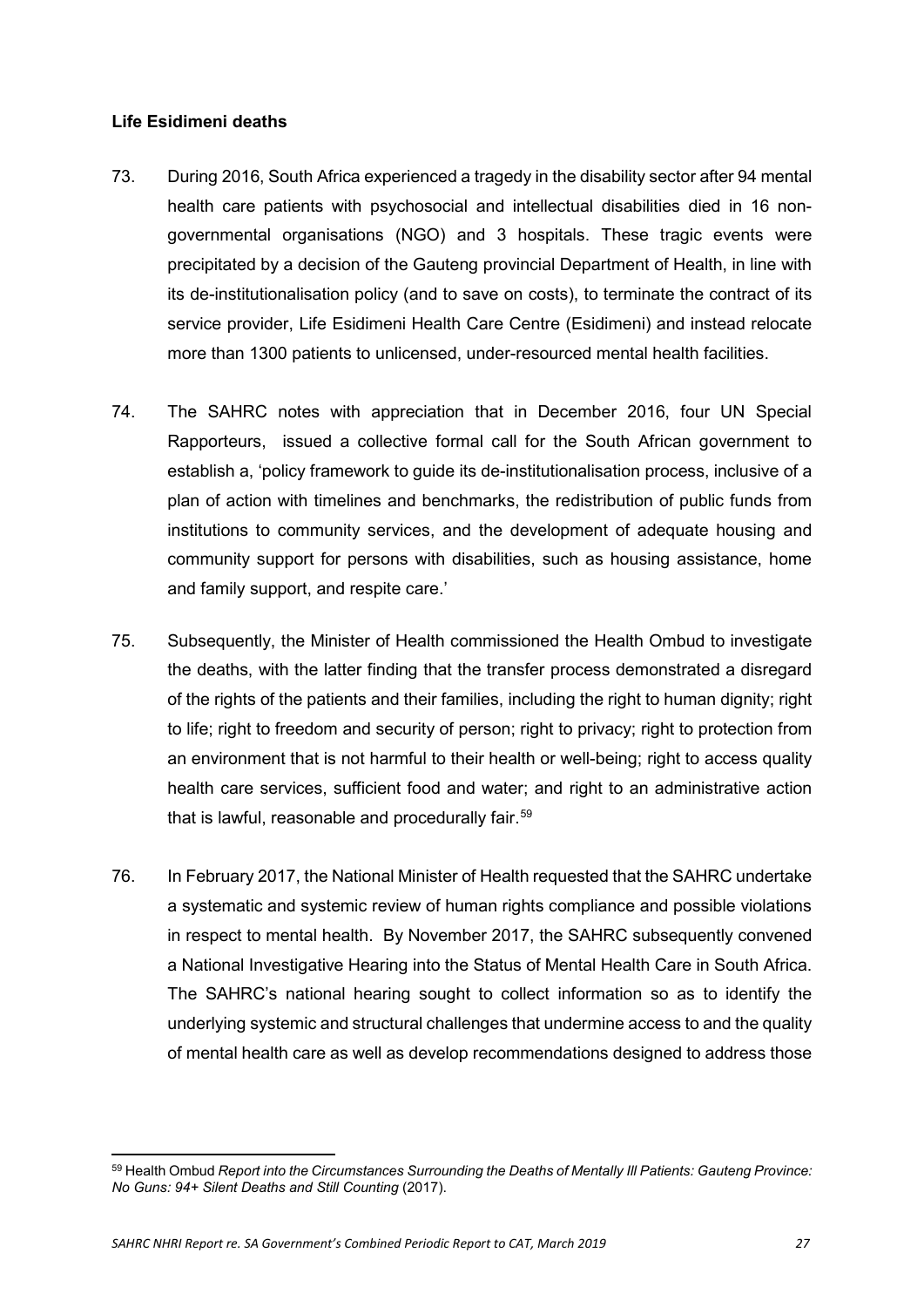<span id="page-27-0"></span>challenges. $60$  The report on the outcomes of the hearing is currently in the process of finalisation and will be accessible via the SAHRC's website.

## 77. **SAHRC Recommendation to the Committee**

- b) The South African government should ensure that all parties involved in implementing the recommendations in the Health Ombud's report on the Life Esidimeni deaths are adequately resourced and capacitated to do so, including the SAHRC.
- c) The government should provide information regarding any measures to effect systemic reform that will prevent a similar tragedy from recurring.
- d) The government should provide feedback in respect to the recommendations contained in the joint statement of the four Special Rapporteurs and what measures have been put in place to give effect thereto.

# <span id="page-27-1"></span>**LGBTI persons**

**.** 

78. The SAHRC brings to the attention of the Committee the matter of *Jade September v Mr Subramoney N.O. and Another,*[61](#page-27-3) wherein the applicant, a transgender woman detained at Helderstroom Maximum Correctional facility, sought an order directing that, i) the correctional services officials should allow her to express and identify as female; and ii) that the officials must desist from subjecting her to solitary confinement. While judgment is pending, the case points to policy gaps with respect to vulnerable groups, identity and classification in places of detention. It further demonstrates a glaring lack of standards or guidelines on the management and care of lesbians, gay, bisexual, transgender and intersex (LGBTI) persons in detention with respect to safeguards against discrimination and abuse. It should be noted that similar issues were observed in 2016 at the Lindela Repatriation Centre (Lindela) in respect of sexual orientation, gender identity, gender expression and sex characteristics (SOGIESC).

<span id="page-27-2"></span><sup>60</sup> <https://www.sahrc.org.za/index.php/sahrc-media/news-2/item/986-media-statement-sahrc-to-host-a-nationalinvestigative-hearing-on-the-status-of-mental-health-care-in-south-africa>.

<span id="page-27-3"></span> $61$  In the High Court sitting as the Equality Court in Cape Town, Case Number: EC 10/2016.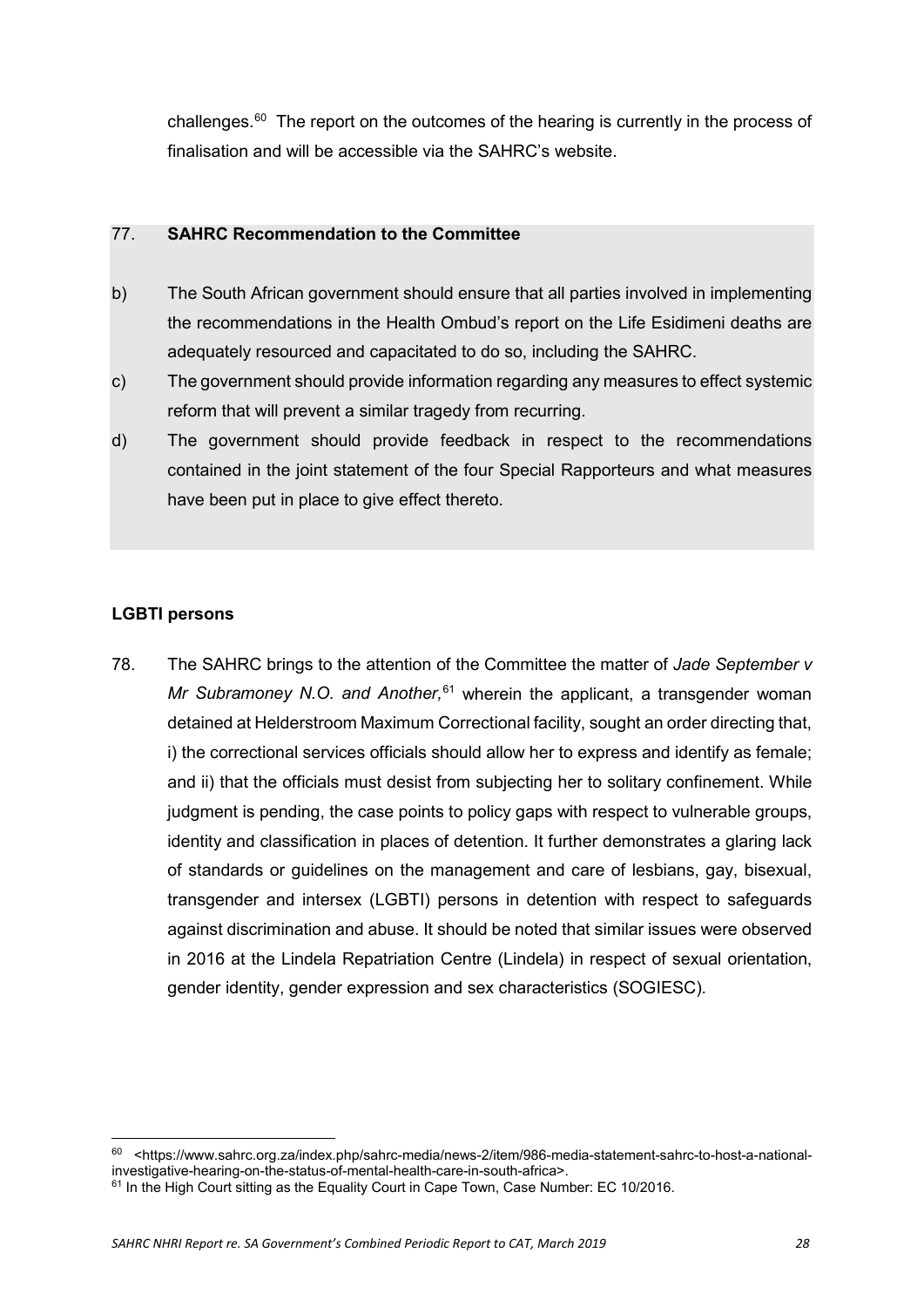<span id="page-28-0"></span>a) The South African government should develop standards or guidelines on the management and care of LGBTI persons in detention, particularly with respect to safeguards against discrimination and abuse without placing them in *de facto* isolation or restricting their participation in activities and access to services.

#### <span id="page-28-1"></span>**Marikana Commission of Inquiry**

80. In August 2016, the SAHRC released its report entitled, 'An overview of the South African Human Rights Commission's participation at the Marikana Commission of Inquiry',[62](#page-28-2) which was duly tabled with Parliament in September 2016. The report highlights that the SAHRC's involvement in the matter emanates from complaints received from affected communities at Marikana, regarding the violent conduct of the South African Police Services. The SAHRC, therefore, resolved to participate in the Marikana Commission proceedings in the investigation of the complaints and to avoid duplication of several investigations on similar issues. $63$  The SAHRC accordingly contributed procedurally and substantively to the Marikana Commission hearings. In its procedural role, the SAHRC monitored the proceedings and ensured fairness, transparency and impartiality, whereas substantively, the SAHRC brought independent experts to address any gaps in existing evidence presented before the Marikana Commission.<sup>64</sup> The participation of the SAHRC in the Marikana Commission made various positive contributions to the process and ultimately the findings and recommendations made by the Commission. <sup>[65](#page-28-5)</sup> Although largely positive, the SAHRC remains disappointed at the manner in which the Marikana Commission investigated the underlying causes of the events at Marikana. $^{66}$  $^{66}$  $^{66}$  The SAHRC's report in this regard, therefore sets out the shortcomings of the Marikana Commission,<sup>[67](#page-28-7)</sup> particularly in relation to the material conditions experienced by mining-affected communities.

 $\overline{a}$ 

<span id="page-28-2"></span> $62$  SAHRC Report on, 'An overview of the South African Human Rights Commission's participation at the Marikana Commission of Inquiry', August 2016.

<span id="page-28-3"></span> $63$  Ibid p.1.

<span id="page-28-4"></span> $64$  Ibid. <sup>65</sup> Ibid p.23.

<span id="page-28-6"></span><span id="page-28-5"></span><sup>66</sup> Ibid.

<span id="page-28-7"></span> $67$  Ibid pp 23 – 25.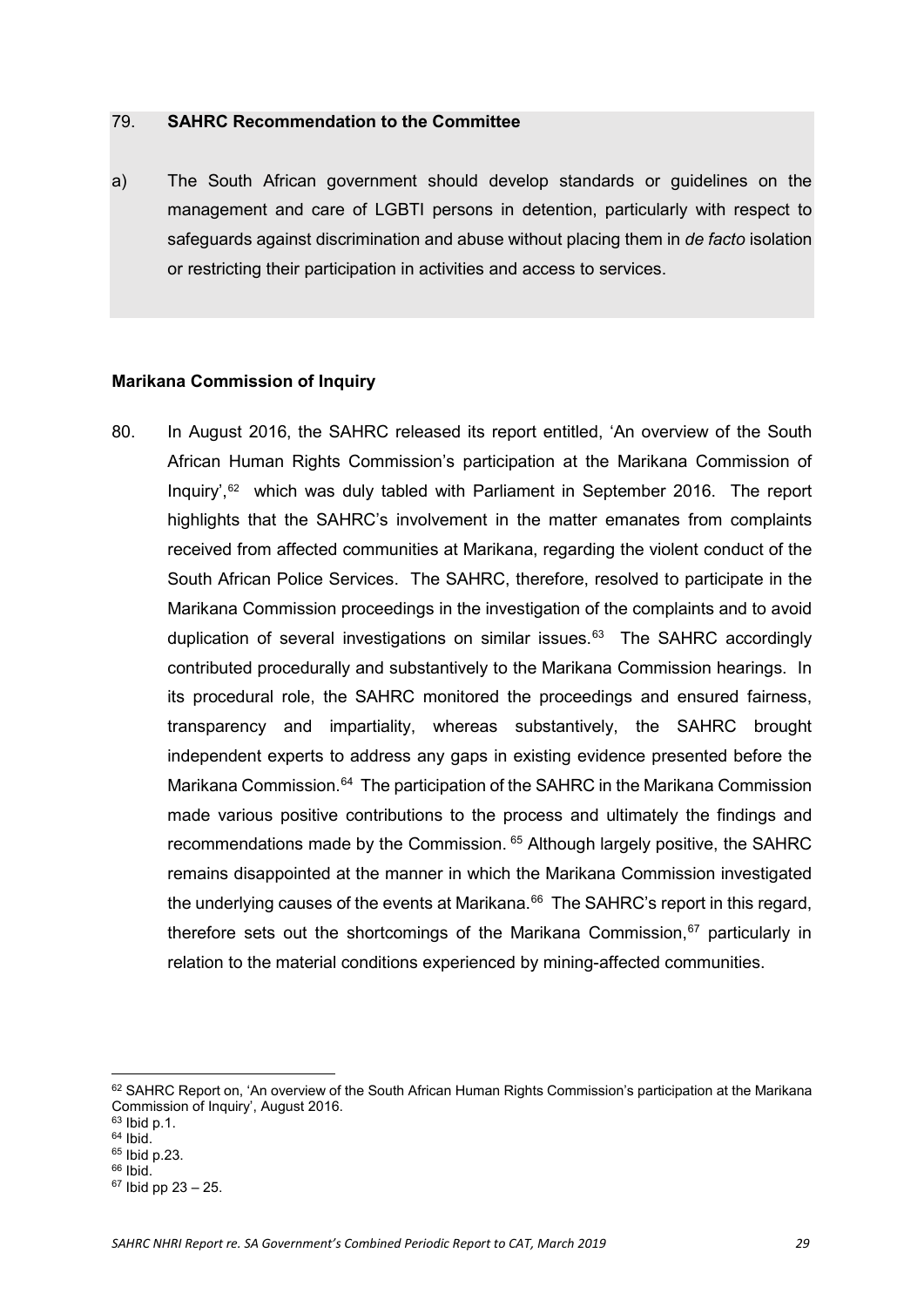81. Furthermore, it should also be noted that in 2016 the UN Human Rights Committee expressed concern regarding the slow pace of investigation into the Marikana massacre, recommending *inter alia* that South Africa: expedite the work of the task team and panel of international experts established by the Ministry of Police in implementing the recommendations of the Marikana Commission of Inquiry; revise laws and policies regarding public order policing and the use of force; and prosecute and punish perpetrators of illegal killings and provide effective remedies to victims. The SAHRC is concerned that these recommendations have not been fully implemented by the South African government, particularly the prosecution of police officers implicated in the killings, and the settling of civil claims made by the families of those who were murdered in August 2012.

#### <span id="page-29-0"></span>82. **SAHRC Recommendation to the Committee**

- a) The South African government should ensure the prosecution of the police officers implicated in the Marikana deaths, and prioritise the settling of civil claims made by the families of those victims who were murdered during the August 2012 tragedy.
- <span id="page-29-1"></span>b) The State should provide information on what measures have been put in place to give effect to the recommendations issued by the SAHRC as well as the UN Human Rights **Committee.**

## **Status of human rights defenders**

83. During the 2017/18 financial year, the SAHRC recorded close to 1 900 complaints specifically with regard to civil and political rights.<sup>68</sup> These violations related to issues of personal privacy and surveillance, political violence, excessive use of force during protests, freedom of association, access to justice, just administrative action, freedom of expression and access to information. The cross-cutting nature of these violations committed by both State and non-State actors affects individuals and organisations working to advance civil, political, social, economic and cultural rights in South Africa, and contributes to the closing of political space. This has become increasingly more worrying as the country approaches national elections due to be held in May 2019 and grapples with the triple threat of unsustainable levels of inequality, high unemployment and extreme forms of poverty.

<span id="page-29-2"></span><sup>&</sup>lt;u>.</u> <sup>68</sup> SAHRC, Annual Trends Analysis Report 2017/2018.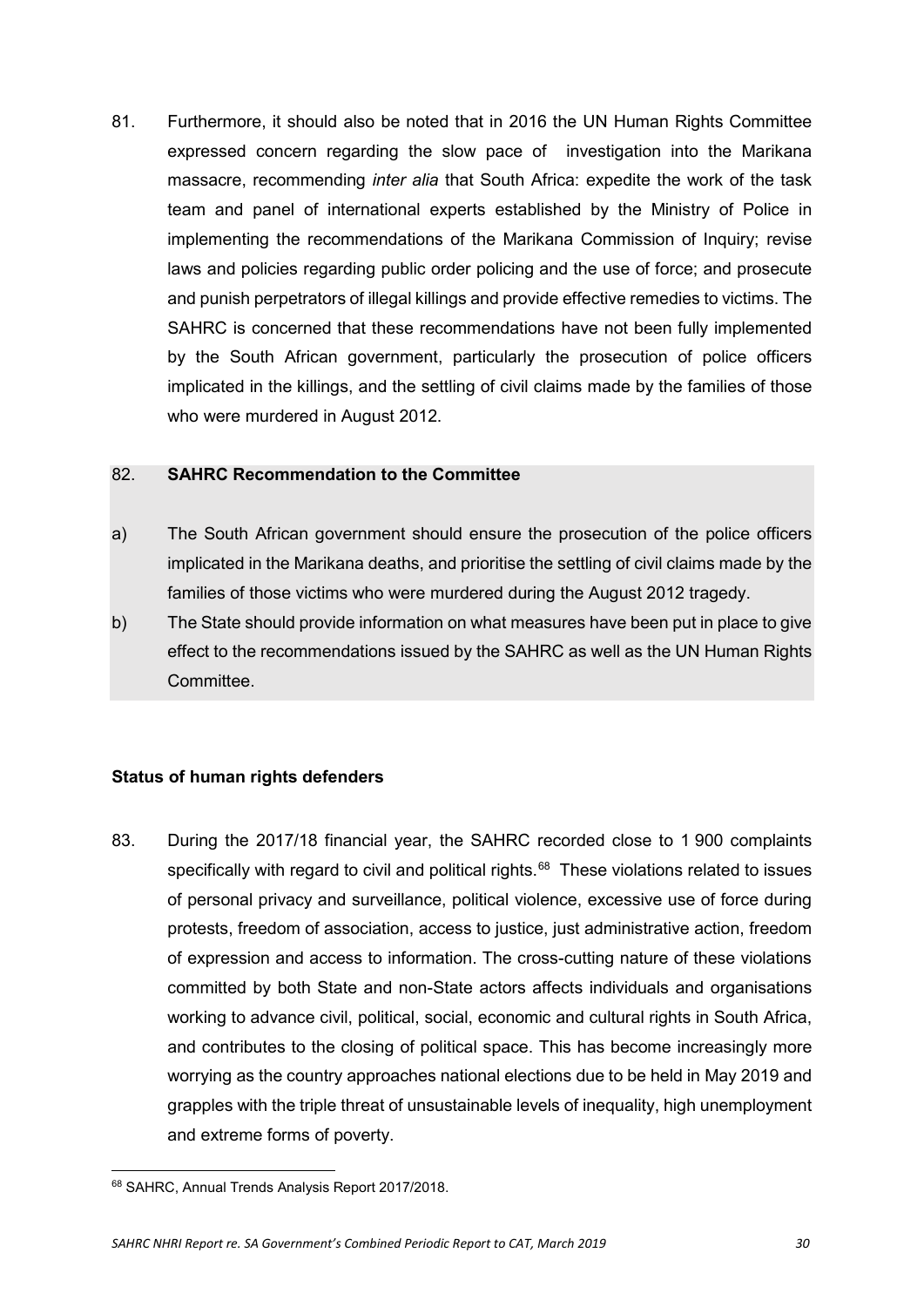- 84. Protestors demanding the delivery of housing, education, and basic services such as water, sanitation and electricity, are shot at by the police with water cannons, tear gas, stun grenades, and rubber bullets.<sup>[69](#page-30-0)</sup> Between 2004 and 2014, media reports estimate that at least 43 protestors were killed by police.<sup>70</sup>
- 85. Public demonstrations in South Africa are regulated by the Regulations of Gatherings Act, 1993 (RGA).<sup>[71](#page-30-2)</sup> Yet, rather than facilitating the right to freely assemble, many local government authorities have applied the provisions of the RGA in a manner that restricts its intended implementation. Bureaucratic obstacles and misinterpretations of the RGA have led to an increasing number of unauthorised and unregulated gatherings taking place, thus deemed "illegal".<sup>[72](#page-30-3)</sup> The failure to allow protected demonstrations and the breakdown in police-community relations has had devastating consequences, including the destruction of both private and public property, such as schools,  $73$ libraries and hospitals, and increasingly more loss of lives. The SAHRC thus welcomes the 2018 Constitutional Court judgment declaring section 12(1)(a) of the RGA unconstitutional and invalid. The relevant section criminalised the failure to give notice of a protest comprising more than 15 protestors.<sup>[74](#page-30-5)</sup>
- 86. It should be noted that reports have emerged of threats and intimidation by political party actors and State authorities levelled at a number of human rights civil society organisations and those critical of the government in South Africa. In 2016, for example, then State Security Minister Mr David Mahlobo stated that he had evidence of NGOs involved with State and non-State actors that have allegedly tried to 'destabilise the country' and influence political affairs.[75](#page-30-6) During 2016, the South African Broadcasting Corporation (SABC), a public broadcaster tasked with providing a platform to all in the country to participate in the country's democracy, came under scrutiny amidst claims of political interference. The Supreme Court of Appeal subsequently found that the use of a 'signal jammer' by the State Security Agency to

**.** 

<span id="page-30-0"></span><sup>69</sup> Right2Know Campaign, R2K Statement: We are concerned over the shrinking space for dissent in South Africa!, 2017; See also: SAHRC, Civil and Political Rights Report, 2017 and SAHRC, Investigative Hearing Report: Access to Housing, Local Governance and Service Delivery, 2015.

<span id="page-30-1"></span><sup>70</sup> Laura Grant, Research shows sharp increase in service delivery protests, *Mail & Guardian (*12 February 2014). <sup>71</sup> No. 205 of 1993.

<span id="page-30-3"></span><span id="page-30-2"></span><sup>72</sup> Lizette Lancaster, At the heart of discontent: Measuring public violence in South Africa, *Institute of Security Studies,* 2016.

<span id="page-30-4"></span><sup>&</sup>lt;sup>73</sup> SAHRC, Report: National Investigative Hearing into the Impact of Protest-related Action on the Right to a Basic Education in South Africa (2016).

<sup>74</sup> *Mlungwana and Others v S and Another*, CCT 32/18.

<span id="page-30-6"></span><span id="page-30-5"></span><sup>75</sup> EWN, Minister Mahlobo 'has evidence' there are NGOs destabilising SA (29 April 2016).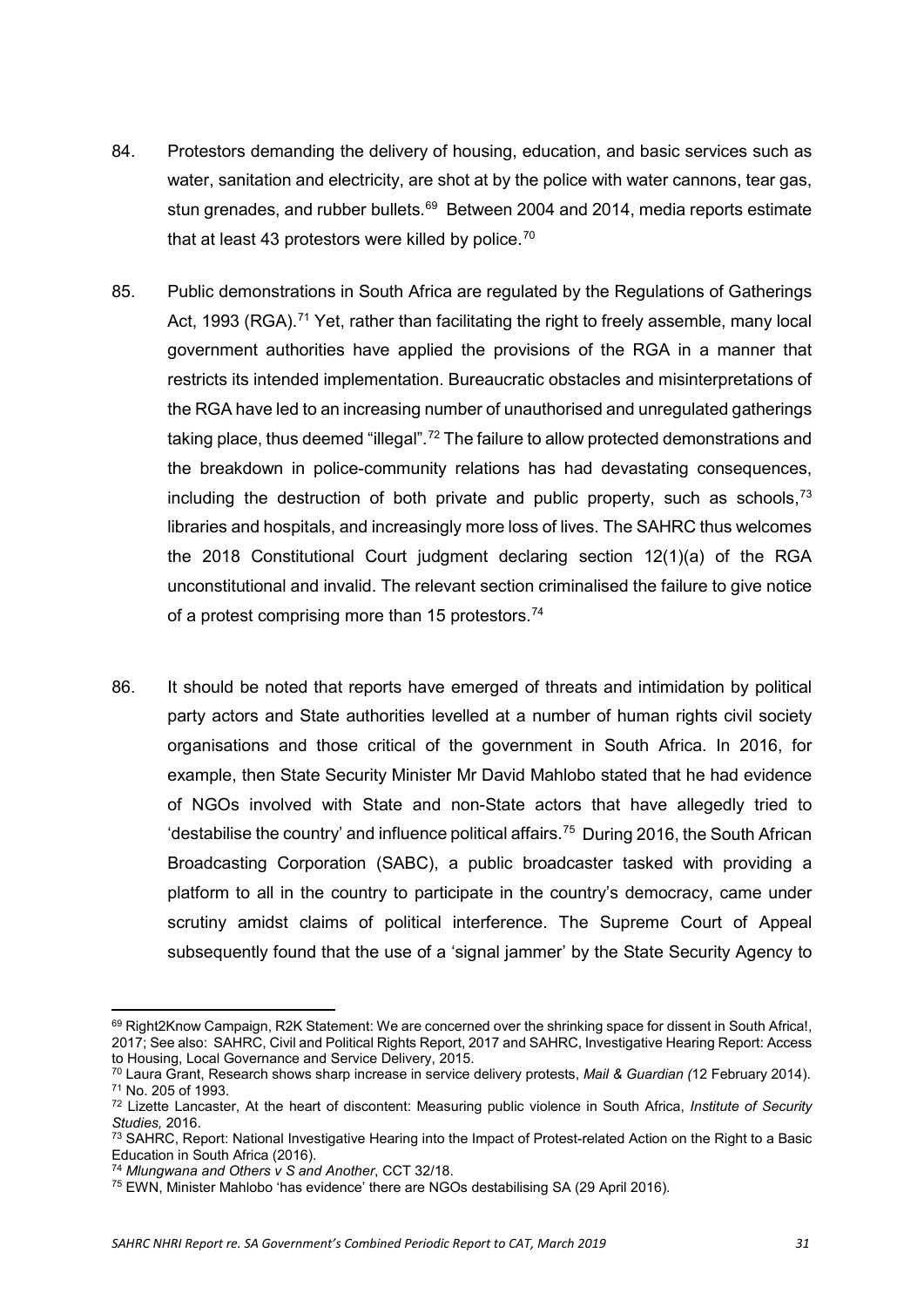prevent journalists from screening scenes of disorder in Parliament, to be unconstitutional and unlawful, amounting to censorship.<sup>[76](#page-31-0)</sup> More recently, journalists have increasingly reported threats of intimidation by members of political parties.<sup>[77](#page-31-1)</sup>

- 87. The SAHRC also notes the ostensible lack of accountability for human rights defenders that have been murdered allegedly as a result of their activism. In March 2016, land rights activist Mr Sikhosiphi Rhadebe, chairperson of a community-based organisation opposing mining activity on communal land, was shot dead at his home in the Eastern Cape Province by two men claiming to be police officers.
- 88. The SAHRC notes with appreciation that in May 2016, the Chairperson of the UN Working Group on the issue of human rights and transnational corporations and other business enterprises, together with several other UN mandate holders,[78](#page-31-2) addressed an official letter to the South African government regarding allegations over the assassination of environmental human rights defender, Mr Rhadebe.<sup>[79](#page-31-3)</sup> The mandate holders expressed grave concern that the deceased's death appeared to be directly related to his work in the promotion and protection of the rights of a mining community, and called on the South African government to fully investigate the matter and provide the mandate holders with detailed responses on several issues surrounding the death, by 31 August 2016. The SAHRC, however, points out that in February 2017, the Special Rapporteur on the situation of human rights defenders reported that that South African government failed to respond to the letter.<sup>[80](#page-31-4)</sup> The Special Rapporteur further highlighted the urgent need for increased protection measures by State authorities of defenders who are advocating for environmental rights in the context of the operation of extractive industries.
- 89. The SAHRC also points out the trial of a police officer charged with killing 17-year-old housing rights activist Ms Nqobile Nzuza during a protest in Durban in 2013. The trial only commenced in February 2017 and in January 2018, the Court sentenced the

 $\overline{a}$ 

<span id="page-31-0"></span><sup>76</sup> SAHRC, Civil and Political Rights Report (2017).

<span id="page-31-1"></span><sup>77</sup> MSN News, Karima Brown threatened with rape by EFF supporters (5 March 2019).

<span id="page-31-2"></span><sup>&</sup>lt;sup>78</sup> Namely, the Special Rapporteur on the issue of human rights obligations relating to the enjoyment of a safe, clean, healthy and sustainable environment; Special Rapporteur on the promotion and protection of the right to freedom of opinion and expression; Special Rapporteur on the rights to freedom of peaceful assembly and of association; Special Rapporteur on the situation of human rights defenders; and Special Rapporteur on extrajudicial, summary or arbitrary executions.<br><sup>79</sup> See letter, Ref: AL ZAF 1/2

<span id="page-31-3"></span><sup>&</sup>lt;sup>9</sup> See letter, Ref: AL ZAF 1/2016, available at, <https://spdb.ohchr.org/hrdb/33rd/public\_-<br><sub>-</sub>AL\_ZAF\_31.05.16(1.2016).pdf>.

<span id="page-31-4"></span> $\frac{30}{80}$  *Report* of the Special Rapporteur on the situation of human rights defenders, Michel Forst Addendum *Observations on communications transmitted to Governments and replies received*, A/HRC/34/52, (February 2016) para 126.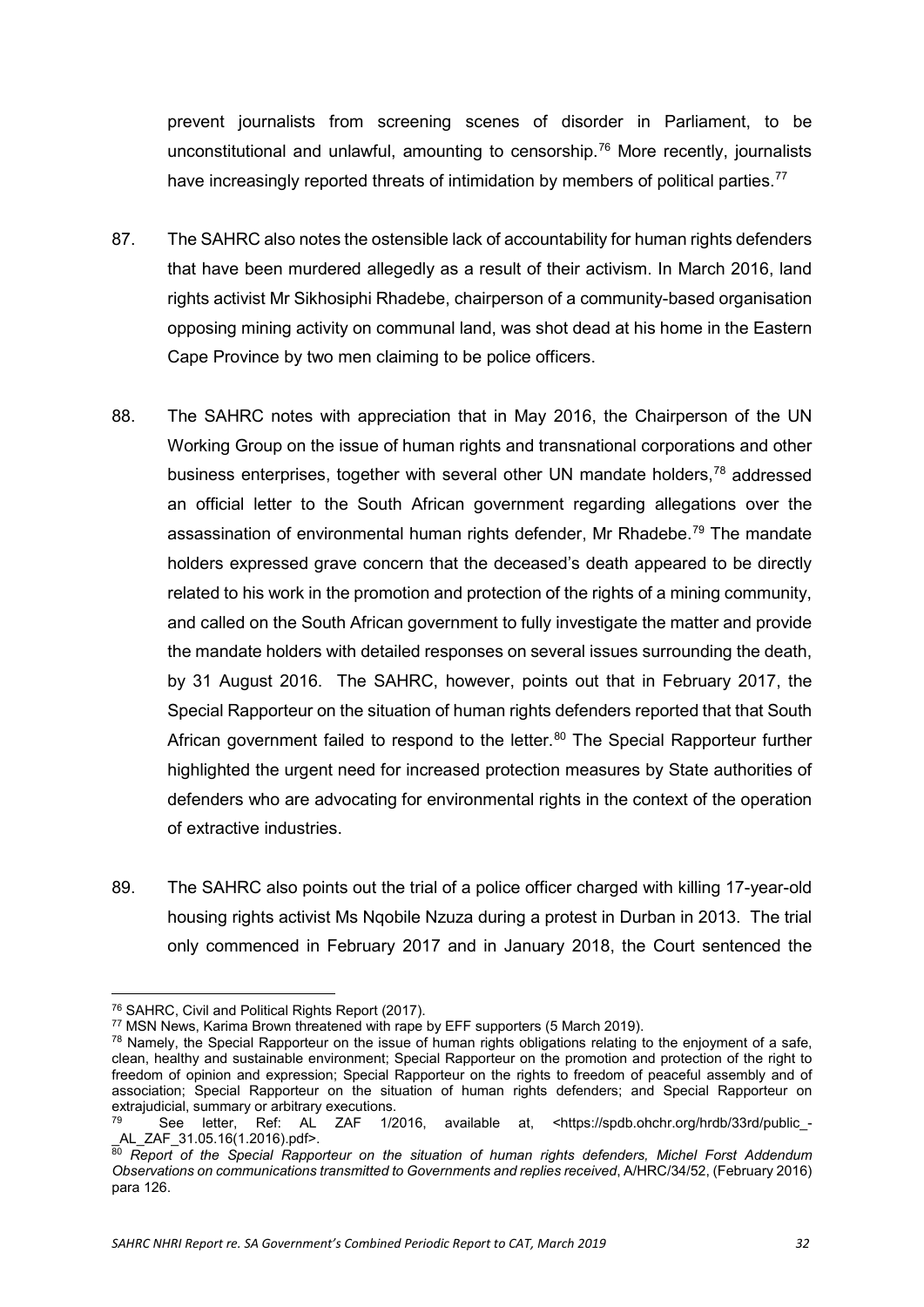perpetrator to 10 years imprisonment. Similarly, in May 2017, two councillors representing the governing African National Congress (ANC) and a co-accused hitman were found guilty and sentenced to life imprisonment for murdering housing rights activist Ms Thulisile Ndlovu in 2014.<sup>81</sup>

#### <span id="page-32-0"></span>90. **SAHRC Recommendation to the Committee**

- a) The South African government should provide information on the measures it will undertake to train the SAPS and State authorities of the recent developments of the RGA.
- b) The State should provide information on efforts which will be undertaken to ensure the protection of journalists from threats of intimidation, particularly by members of political parties, and especially in light of the upcoming national elections.
- <span id="page-32-1"></span>c) The State should provide information on the measures it intends to undertake to ensure the swift resolution of outstanding cases of human rights defenders who have been murdered. In addition, it should clarify what measures are in place to ensure access to legal services by human rights defenders.

## **Independence and capacity of JICS**

**.** 

91. As previously noted herein, the JICS has confronted a number of challenges in fulfilling its mandate, including administrative and financial obstacles, shortage of staff and a lack of responsiveness from the DCS to their requests, reports and recommendations. The SAHRC has stressed that the role of JICS as an independent oversight body is crucial for the effective functioning of the criminal justice system as a whole, and the DCS in particular, and that JICS ought to be placed in a position to be both reactive (responding to conditions of detention in correctional centres and treatment) and proactive (allowing for a system of unannounced visits to correctional centres and own accord investigations). In early 2017, two civil society organisations (CSOs) launched an application seeking a declarative order of constitutional invalidity, arguing that unless JICS is given sufficient financial, institutional and operational independence to fulfil its functions, thousands of inmates are left without effective recourse when their human rights are violated.<sup>[82](#page-32-3)</sup>

<span id="page-32-2"></span><sup>81</sup> Amnesty International, Report 2016/17: The state of the world's human rights (2017).

<span id="page-32-3"></span><sup>82</sup> *Sonke Gender Justice v The Minister of Justice and Correctional Services and another* Case Number 24227/2016.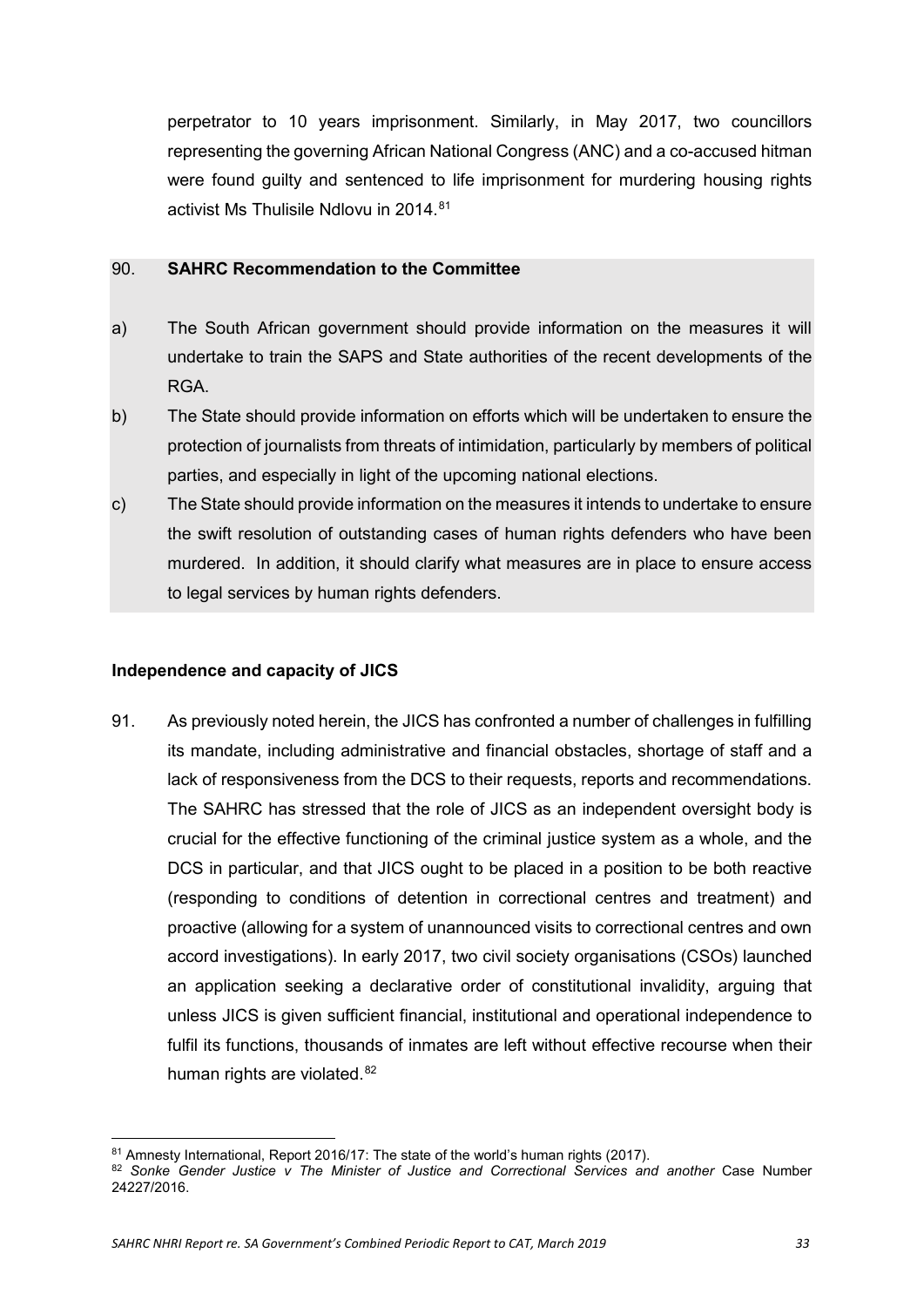- <span id="page-33-0"></span>a) The South African government should strengthen the JICS through the review / amendment of its enabling legislation for the JICS to ensure full independence including, i) the allocation of a budget separate from the DCS; ii) the power to institute legal proceedings in its own name; iii) establishing a clear mandate for JICS to refer cases to the SAPS or the NPA in cases of criminal conduct by DCS officials; and iv) a mandate which encompasses the role it will play under the NPM.
- <span id="page-33-1"></span>b) The government may wish to consider the inclusion of the JICS as a member of the Forum of Institutions Supporting Democracy.

## **Independence and capacity of IPID**

- 93. The SAHRC notes the incongruence between the acts of assault and torture as contemplated in the Prevention and Combating of Torture of Persons Act and the IPID Act. The SAHRC is of the view that it is critical to ensure consistency between the two statutes in order to strengthen the protection and legislative framework pertaining to torture.
- 94. The SAHRC points out that the IPID currently experiences low rates of investigation and finalisation of cases pertaining to the allegations of torture. Of the 173 cases of torture received by IPID during the 2016/17 financial year, only 63 were investigated, resulting in a 36 percent completion rate.<sup>[83](#page-33-2)</sup> Delays are partly attributed to budget constraints and impediments in obtaining technical reports from the laboratory, skin biopsy and blood test reports.<sup>[84](#page-33-3)</sup> In addition, the IPID refers between 980 and 1500 cases to the National Prosecuting Authority (NPA) annually recommending criminal prosecution.[85](#page-33-4) However, challenges persist as feedback information is often not forthcoming from the NPA on whether it a matter will be prosecuted or not. By way of example, the SAHRC points out that during 2016/17, the IPID reported that it was awaiting a response from the NPA in 96 percent of cases. For the 2017/18 financial year, this figure dropped to 72 percent, the lowest level since 2013/14. It also ostensibly appears that the NPA is reluctant to prosecute police officials and as such,

**<sup>.</sup>** <sup>83</sup> IPID Annual Report 2016/2017, pp. 55-56.

<span id="page-33-3"></span><span id="page-33-2"></span><sup>84</sup> Ibid p. 27.

<span id="page-33-4"></span><sup>85</sup> See IPID Annual Reports 2011/12 to 2017/18.